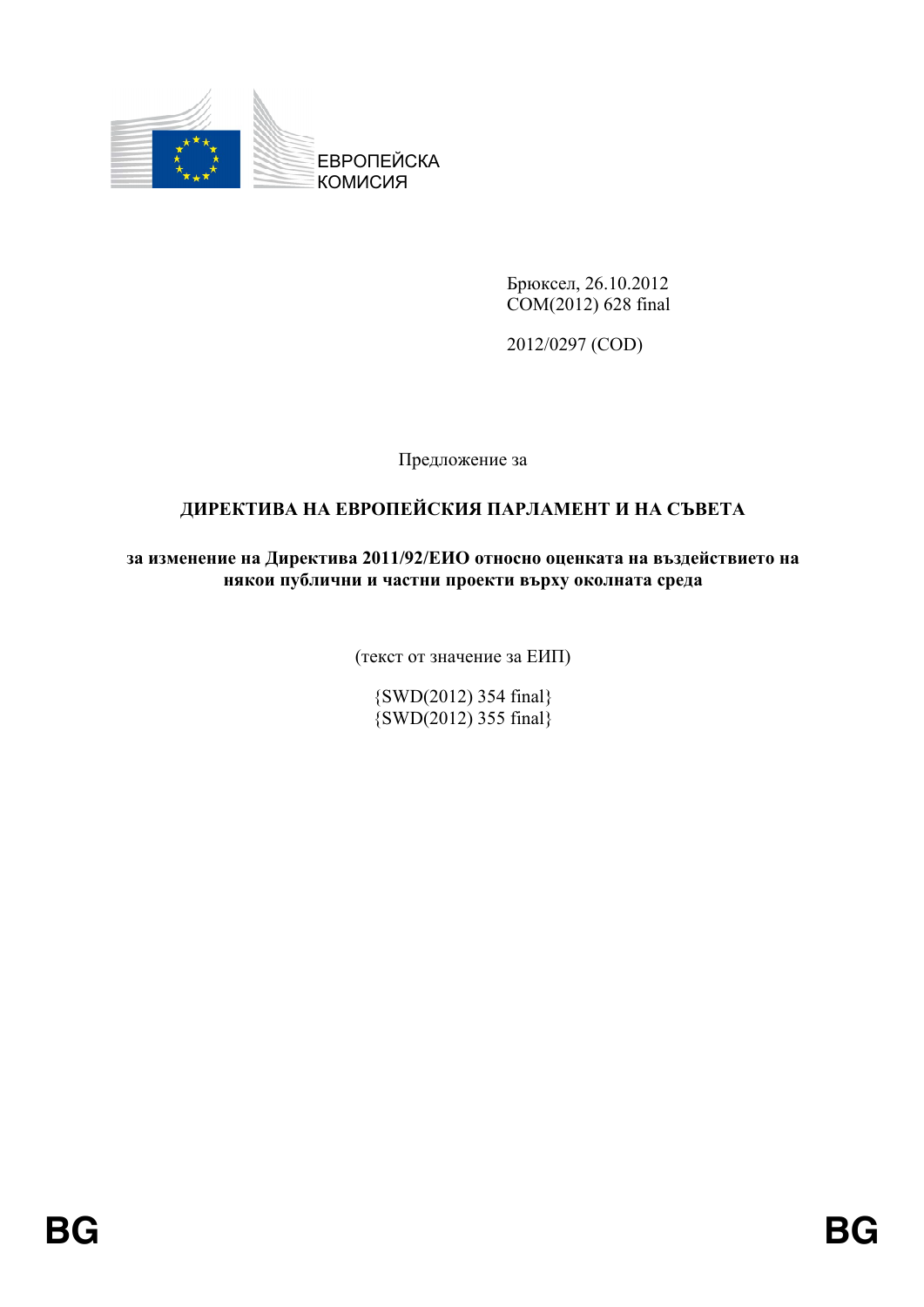# ОБЯСНИТЕЛЕН МЕМОРАНДУМ

#### $\mathbf{1}$ . КОНТЕКСТ НА ПРЕДЛОЖЕНИЕТО

#### Общ контекст — основания и цели на предложението

Директива 2011/92/ЕС<sup>1</sup> съдържа законово изискване за извършване на оценка на въздействието върху околната среда (ОВОС) на публични или частни проекти, чието въздействие върху околната среда се очаква да бъде значително, преди да бъде издадено разрешение за тяхното осъществяване. Съществува консенсус, че основната цел на директивата е постигната; принципите за оценка на околната среда са хармонизирани в рамките на ЕС чрез въвеждането на минимални изисквания относно видовете проекти, подлежащи на оценка, основните задължения на изпълнителя на проекта, съдържанието на оценката и участието на компетентните органи и обществеността. Успоредно с това, като част от процеса по издаване на разрешение за осъществяване, ОВОС представлява инструмент за оценка на екологичните разходи и ползи на конкретни проекти с цел осигуряване на тяхната устойчивост. Следователно лирективата се е превърнала в ключов инструмент за екологична интеграция и е лонесла екологични и социално-икономически ползи.

25 години след влизането в действие на Директивата за ОВОС, тя не е променена съществено, докато политическият, правният и техническият контекст са претърпели значително развитие. Опитът, събран при прилагането и, както е отразено в докладите на Комисията относно прилагането и ефективността на Директивата за ОВОС, включително в най-новия от тях, публикуван през юли 2009 г.<sup>2</sup>, разкрива редица недостатьци. В междинния преглед на Шестата програма за действие за околната среда<sup>3</sup> Комисията подчерта необходимостта от подобряване на оценките на въздействието върху околната среда на национално равнище и оповести преработването на Директивата за ОВОС. В контекста на инициативата за по-добро регулиране директивата също така бе идентифицирана като инструмент, подлежащ потенциално на опростяване<sup>4</sup>. Общата цел на предложението е да се адаптират разпоредбите на кодифицираната Директива за ОВОС, така че да се отстранят нелостатьците, да се отразят текушите екологични и социално-икономически промени и предизвикателства и да се приведат тези разпоредби в съответствие с принципите на интелигентното регулиране.

#### Съгласуваност с други политики и цели на Съюза

Тъй като преработената Директива за ОВОС може да играе важна роля за подобряване на ефективността на използване на ресурсите (например чрез въвеждането на нови изисквания за оценка на теми като биологичното

 $\mathbf{1}$ Директива 2011/92/ЕС (ОВ L 26, 28.1.2012 г., стр. 1.) кодифицира Директива 85/337/ЕИО и нейните три следващи изменения (директиви 97/11/ЕО, 2003/35/ЕО и 2009/31/ЕО).

 $\overline{2}$ COM(2009) 378. Всички доклади са достъпни на адрес http://ec.europa.eu/environment/eia/eiasupport.htm.  $\overline{a}$ 

COM(2007) 225.

 $\overline{4}$ COM(2009) 15.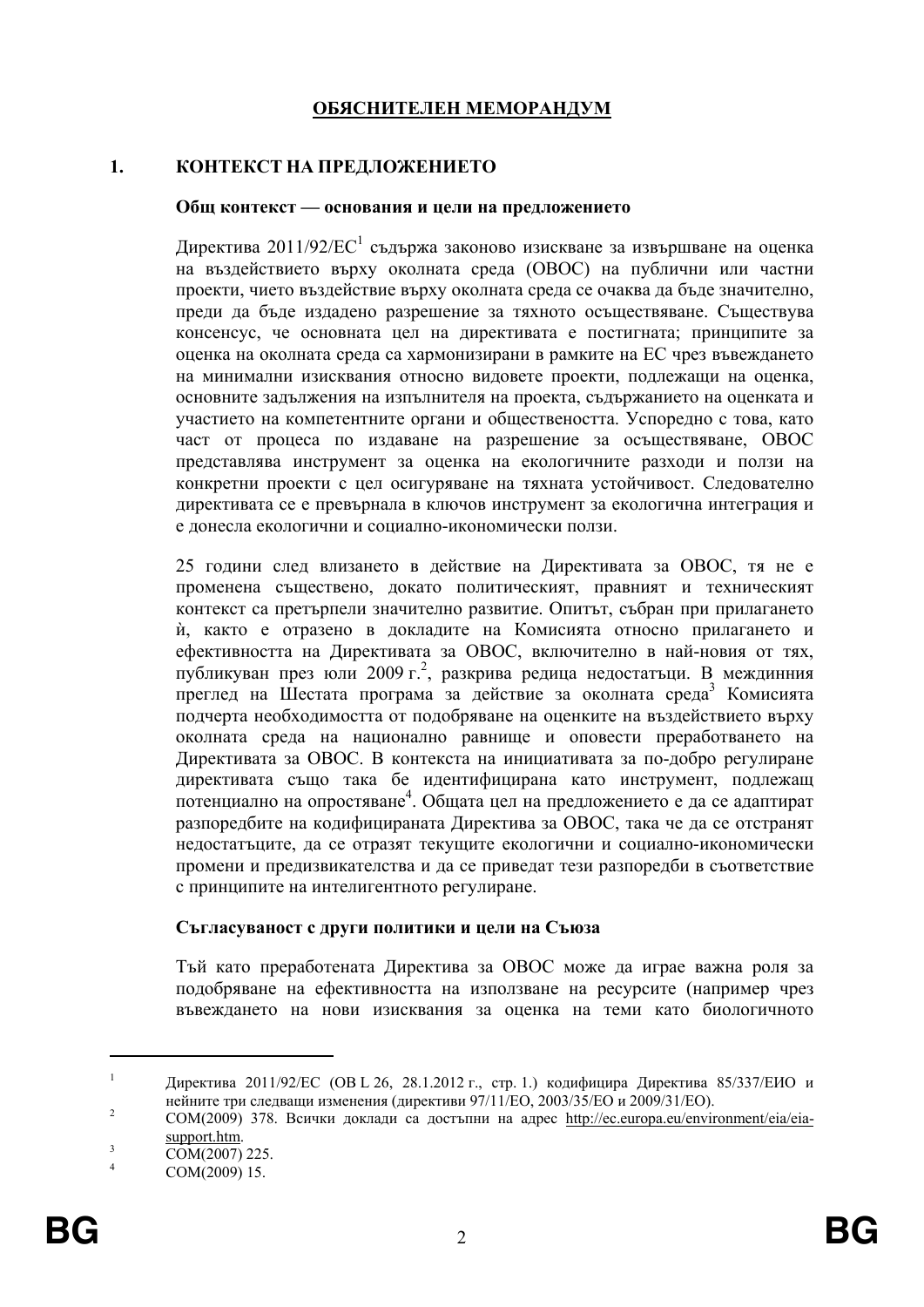разнообразие и изменението на климата, които са свързани с използване на природните ресурси), предложението се явява част от инициативите, които имат за цел изпълнението на пътната карта за ефективно използване на ресурсите в Европа<sup>5</sup>. Освен това преработването на Директивата за ОВОС се вписва в стратегията "Европа 2020<sup>"6</sup>, по-специално в приоритета за устойчив растеж. Преработената директива ще може да даде и съществен принос към ангажимента на Съюза да отчита културните аспекти в своите политики и лействия.

#### $2.$ РЕЗУЛТАТИ ОТ КОНСУЛТАЦИИТЕ СЪС ЗАИНТЕРЕСОВАНИТЕ СТРАНИ И ОТ ОЦЕНКИТЕ НА ВЪЗДЕЙСТВИЕТО

#### Консултация със заинтересованите страни

Консултацията се състоя през 2010 г. в съответствие със стандартите на Комисията. С помощта на въпросник в интернет, достъпен на всички официални езици на ЕС, от юни до септември 2010 г. беше проведена широка обществена консултация относно преработването на Директивата за ОВОС. Бяха получени 1365 отговора (684 от граждани, 479 от организации, предприятия и неправителствени организации, 202 от публични органи и администрации). В допълнение Институтът за екологично управление и оценка (IEMA)<sup>7</sup> предостави свой обзор (на базата на 1815 отговора), съдържащ множество от въпросите на Комисията. Етапът на консултации приключи с конференция (на 18 и 19.11.2010 г. в Льовен, Белгия), която допълни широката обществена консултация със становища от специализирани заинтересовани страни. Ha конференцията присъстваха 200 представители от EC международни организации, от публични органи на национално, регионално и  $O(T)$ промишлеността, екологичните организации  $\overline{M}$ местно равнище, Резултатите  $\overline{0}$ консултация акалемичните среди. обшествената  $\mathbf{M}$ заключенията на конференцията<sup>9</sup> дадоха ценен принос за разработването на предложението на Комисията.

#### Резултат от оценката на въздействието

В оценката на въздействието (ОВ), представена заедно с настоящото предложение, се посочват недостатъците на съществуващото законодателство за ОВОС, водещи до незадоволителни резултати (липсват разпоредби, които гарантират качеството на информацията, както и стандарти за качеството на процеса на ОВОС, налице са пропуски при прилагането на разпоредбите) и предизвикващи социално-икономически разходи при прилагането на лирективата. Ако тези проблеми не получат алекватно решение, ефективността и ефикасността на директивата ще намалее и нейното действие няма да бъде достатьчно, за да гарантира включването на съображения, свързани с

 $\overline{5}$ COM(2011) 571.  $\overline{6}$ 

COM(2010) 2020.

 $\overline{\mathcal{I}}$ Най-голямата професионална организация в областта на околната среда с над 15 000 членове, работещи във всички сектори на промишлеността.

 $\overline{8}$ http://ec.europa.eu/environment/consultations/eia.htm.

 $\overline{9}$ http://ec.europa.eu/environment/eia/conference.htm.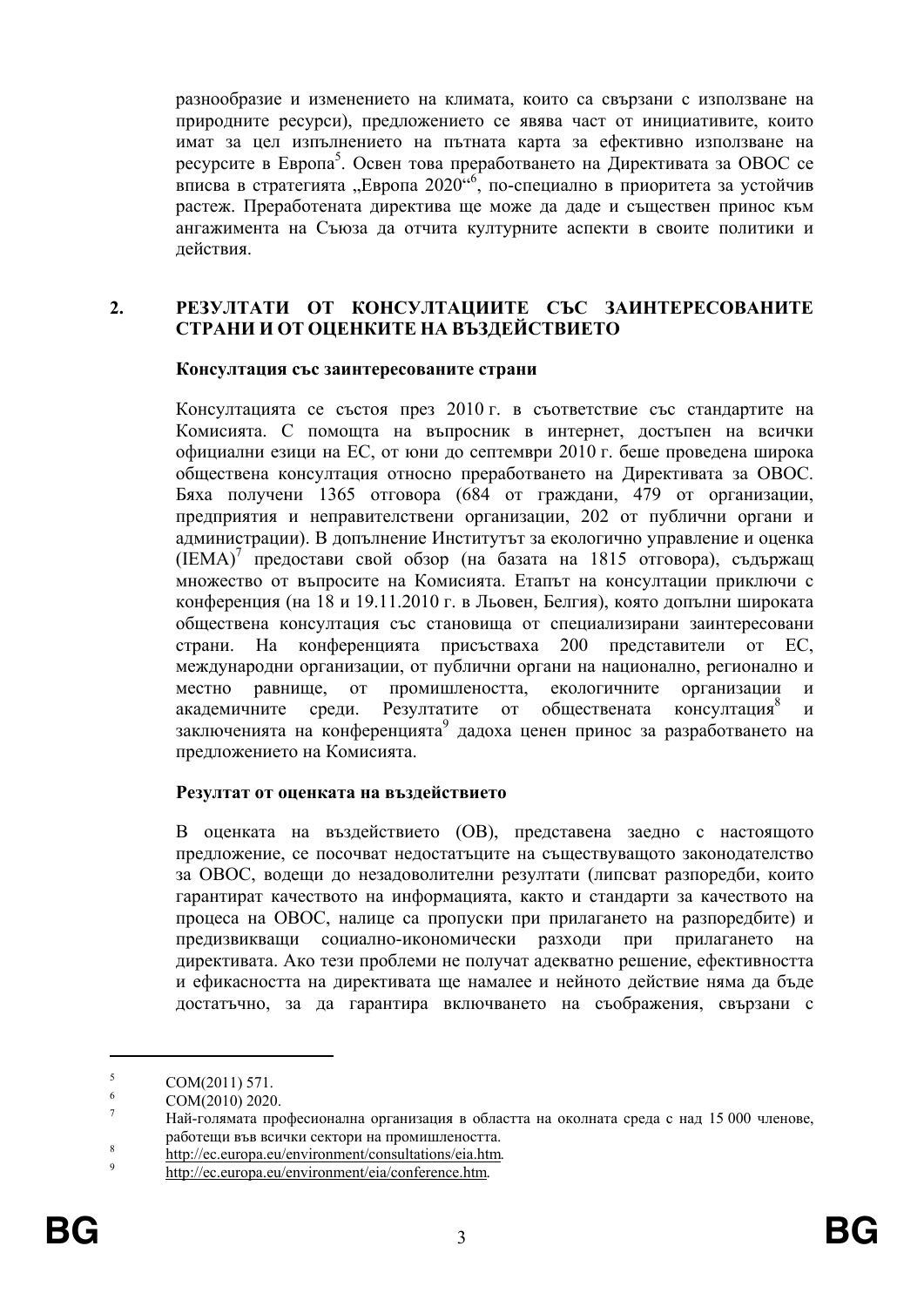опазването на околната среда, в процеса на вземане на решения. В допълнение се очаква социално-икономическите разходи да окажат отрицателно влияние върху хармонизацията на вътрешния пазар. Недостатъците на директивата могат да бъдат групирани в три конкретни проблемни области: (1) скринингова процедура, (2) качество и анализ на оценката на въздействието върху околната среда (ОВОС) и (3) рискове от възникване на несъответствия както в процеса на ОВОС, така и по отношение на други законодателни актове.

В оценката на въздействието са разгледани няколко варианта на политика с цел набелязване на икономически ефективни мерки за справяне с тези проблеми. В резултат Комисията предлага няколко изменения, като основните от тях са описани по-лолу:

Предлага се да бъде уточнена скрининговата процедура посредством изменение на критериите от приложение III и конкретизиране на съдържанието и обосновката на решенията за скрининг. Тези изменения биха гарантирали, че оценките се извършват само за проекти, които биха имали значителни последици за околната среда, за да се избегне ненужната административна тежест за малките проекти.

По отношение на качеството и анализа на ОВОС се предлага да се въведат изменения, за да се повиши качеството на процеса (т.е. задължителен обхват и контрол на качеството на информацията за ОВОС), да се уточни съдържанието на доклада за ОВОС (задължение за оценка на разумните алтернативи, обосновка на окончателни решения, задължително наблюдение след ОВОС на значителните неблагоприятни послелици) и да се алаптира ОВОС към съществуващите предизвикателства  $(T.e.$ биологичното разнообразие, изменението на климата, рисковете от бедствия, достъпа до природни ресурси).

По отношение на рисковете от възникване на несьответствия се предлага да се определят срокове за основните етапи, изисквани съгласно директивата (обществени консултации, решение относно скрининг, окончателно решение относно ОВОС), и да се въведе механизъм, представляващ един вид обслужване на едно гише за ОВОС, за да се гарантира координацията и съгласуваното провеждане на ОВОС и оценките на околната среда, изисквани съгласно други законодателни актове на ЕС в тази област, например директиви 2010/75/EC, 92/43/EHO, 2001/42/EO,

Очаква се девет от дванадесетте анализирани изменения да донесат значителни социално-икономически екологични ползи  $6e<sub>3</sub>$ лопълнителни  $\overline{M}$ административни разходи; очакват се също умерени икономии. Две от измененията (оценка на алтернативите и наблюдение) се очаква да донесат високи екологични и социално-икономически ползи при умерени разходи за изпълнителите на проекти и малки или незначителни разходи за публичните измененията (адаптиране на OBOC КЪМ органи; едно **OT** нови предизвикателства) се очаква да осигури големи ползи при умерени до високи разходи за изпълнители на проекти и публични органи. В дългосрочен план се очаква значителните екологични и социално-икономически ползи и умерените икономии. свързани  $\mathbf{c}$ предложените изменения. превишат ла административните разходи.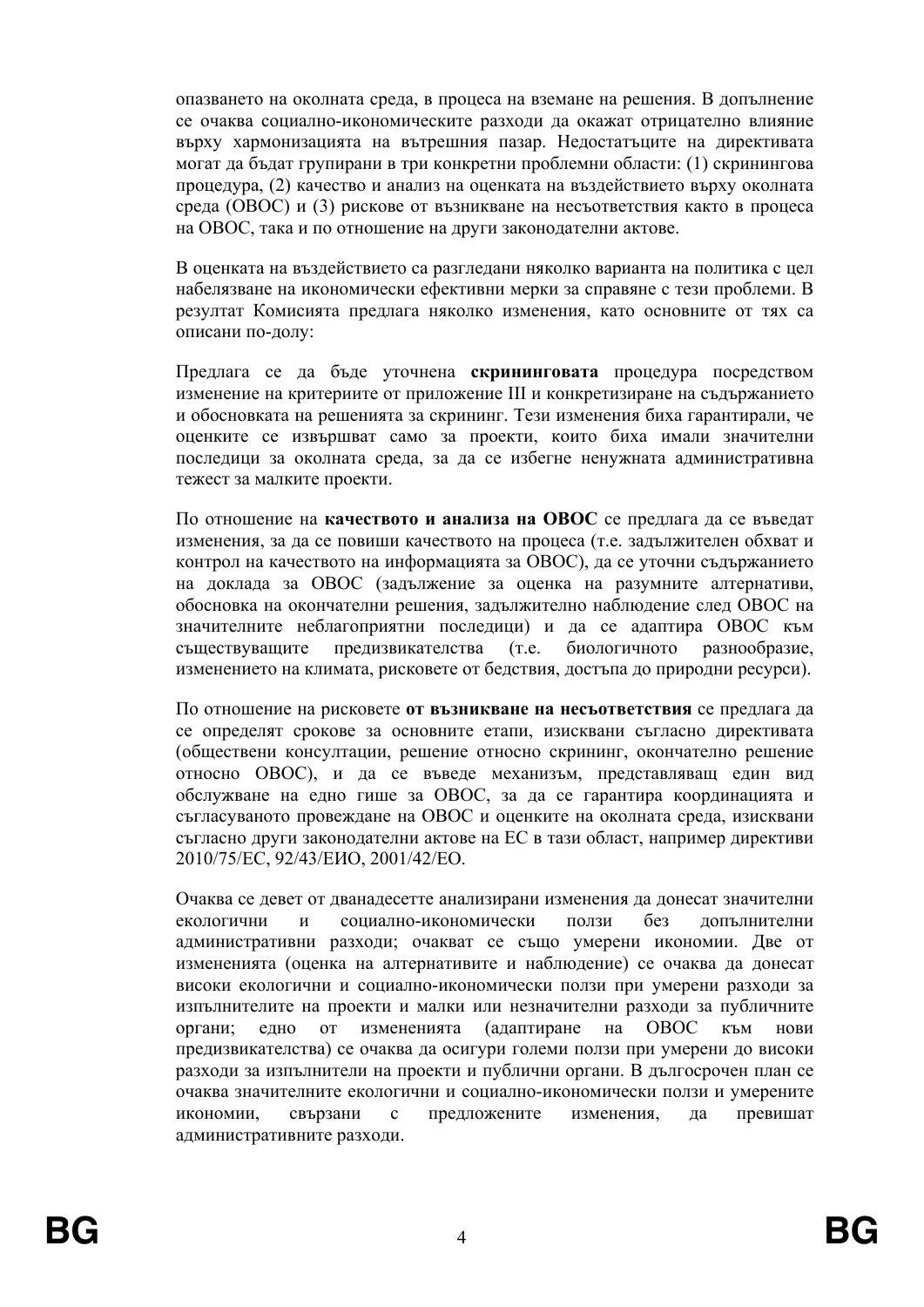#### $3.$ ПРАВНИ ЕЛЕМЕНТИ НА ПРЕДЛОЖЕНИЕТО

#### Обобщение на предлаганите мерки

Предложението ще подкрепи действието на разпоредбите, засягащи качеството на ОВОС, с оглед постигане на високо равнище на опазване на околната среда. В действителност, възможността за вземане на правилни решения относно екологичното въздействие на даден проект зависи до голяма степен от качеството на информацията, използвана в локументацията за ОВОС, и от качеството на процеса на ОВОС. Освен това предложението ще подобри съгласуваността на политиките и полезното им взаимодействие с други правни инструменти на ЕС и ще допринесе за опростяването на процедурите с цел намаляване на ненужната алминистративна тежест.

По-долу е представена конкретна информация относно изменените членове и приложения на Директивата за ОВОС.

С промените в член 1, параграфи 2, 3 и 4 се цели уточняването на условията на директивата въз основа на придобития опит и съдебната практика на Съда. Определението за "проект" се изменя, за да се уточни, че то включва и разрушителни работи, в съответствие с решението на Съда по дело С-50/09. Въвеждат се и съответни определения. Възможността да не се прилага директивата, ограничена до проекти, чиито цели са единствено в областта на националната отбрана, се разширява, така че да включва и гражданската защита при аварийни ситуации, какъвто вече е случаят с разпоредбите на Директива 2001/42/ЕО.

Член 2, параграф 3 се изменя, за да се въведе "обслужване на едно гише за ОВОС", което ще позволи координация или интеграция на процедурите за оценка, определени в Директивата за ОВОС, с тези, определени в други законолателни актове на ЕС.

С промените в член 3 се цели съгласуване с член 2, параграф 1, напр. чрез позоваването на "значителни" последици, и адаптиране на ОВОС към теми, свързани с околната среда (биологичното разнообразие, изменението на климата, рисковете от бедствия, използването на природните ресурси).

С промените, въведени в член 4, се опростява скрининговата процедураи се подобрява съгласуваността на подходите на държавите членки, за да се гарантира, че оценки на въздействието върху околната среда се изискват само когато е ясно, че съществуват значителни въздействия върху околната среда. По отношение на проектите, изброени в приложение II, се вмъква нов параграф относно задължението на изпълнителя на проекта да предоставя конкретна информация на компетентния орган (подробно описано в приложение II.A). В същия член се предвижда и уточняване на критериите за подбор, изброени в приложение III, посредством делегирани актове. Съдържанието на решението за скринингова процедура се определя с оглед на потвърждаване на успешната практика на адаптиране на проекти при определени условия (въз основа на оценка на най-значимите въздействия и на информация, получена съгласно други разпоредби на Съюза по отношение на околната среда), при което може да бъде избегната необходимостта от пълна оценка, ако в адаптирания проект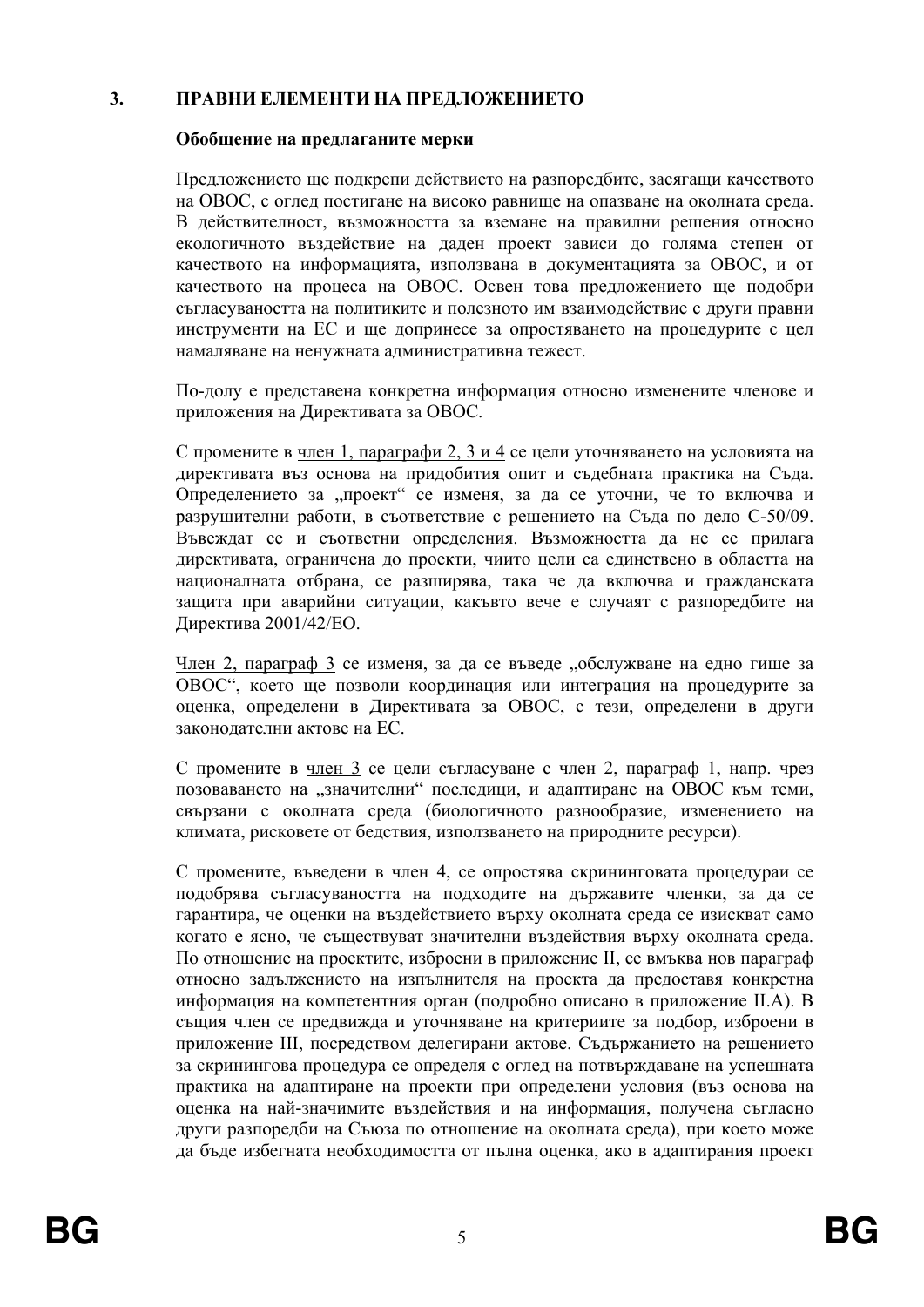са разглелани по удовлетворителен начин най-съществените въздействия върху околната среда. Вероятността за възникване на значителни последици и свързаната с това необходимост от ОВОС ще зависи от характера, сложността, местоположението и размера на предлагания проект и ще се основава на обективни фактори, като например машаба на проекта, използването на ценни ресурси, екологичната чувствителност на конкретното местоположение и размера или необратимостта на потенциалното въздействие. Освен това са отчетени и поуките, произтичащи от съдебната практика и случаите, в които Съдът подчертава необходимостта от "достатъчно мотивирани" (С-75/08) решения за скрининг, които трябва да съдържат или да са придружени от цялата необходима информация, така че да дават възможност за проверка дали решението се основава на адекватен скрининг (С-87/02). Освен това се предвижда срок за приемане на решението за скрининг.

Член 5 е модифициран изчерпателно с цел да бъде подобрено качеството на информацията и да се рационализира процесът на ОВОС. Запазва се основното задължение на изпълнителя на проекта да представя информация относно въздействията върху околната среда, но формата, под която се извършва това, и представяното съдържание са опростени и определени в приложение IV. Процесът на определяне на обхвата става задължителен; определя се и съдържанието, което трябва да представи компетентният орган. Въведени са механизми, гарантиращи пълнотата и достатъчното качество на докладите за околната среда.

Член 6, параграф 6, който се отнася до сроковете за обществена консултация, се изменя с оглед засилване на ролята на органите по опазване на околната среда и определяне на конкретни срокове за етапа на обществени консултации по локлала за околната среда.

Член 7, параграф 5 се изменя така, че да включва установяването на срокове за консултации по въпроси, определени от държавите членки в рамките на определянето на реда и условията за изпълнение на проекти, които е вероятно да имат значително трансгранично въздействие върху околната среда.

Член 8 е значително изменен и включва няколко нови разпоредби. На първо място, определен е срок за приключване на процедура за оценка на въздействието върху околната среда. На второ място, от компетентния орган се изисква да включи в самото решение за изпълнение на проект някои елементи, обосноваващи това решение; с това се отчита съдебната практика (напр. С-50/09). На трето място, задължително последващо наблюдение се въвежда само за проекти, които ще имат значителни вредни въздействия върху околната среда, в съответствие с проведените консултации и събраната информация (включително доклада за околната среда), с цел да се оценки прилагането и ефективността на мерките за смекчаване и компенсация на тези въздействия. Някои държави членки вече имат изисквания за такова наблюдение, които не дублират евентуални изисквания слелва ла на други актове на законодателството на Съюза (например относно емисиите в промишлеността или качеството на водата), поради което е подходящо да се установят общи минимални изисквания. Това ново задължение ще подобри ефективността на разходите, тъй като може да спомогне за избягване на неблагоприятните въздействия върху околната среда, общественото здраве и причинените от това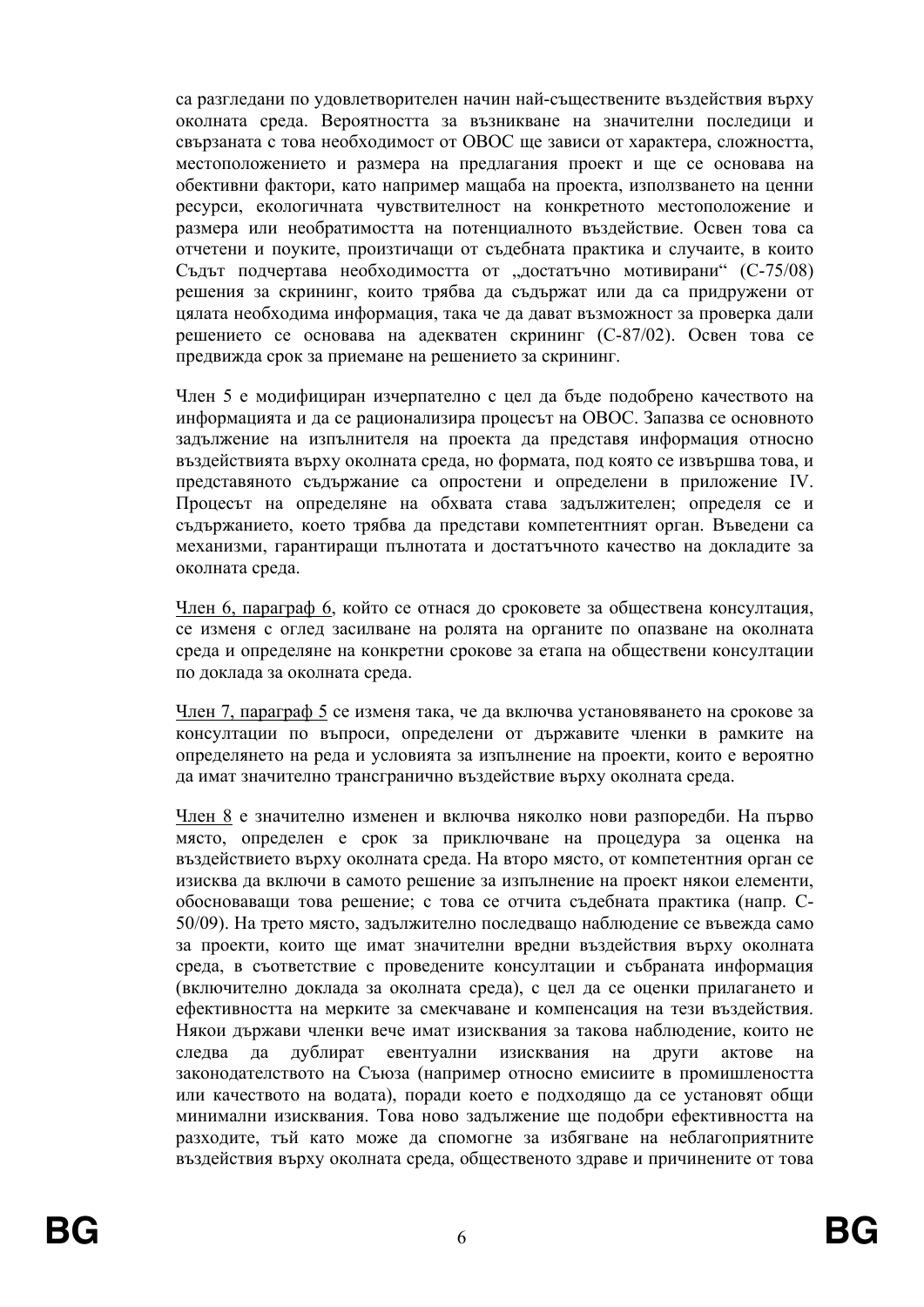разходи за възстановяване, и е от значение за справянето с въздействията. свързани с нови предизвикателства като изменението на климата и риска от природни бедствия. На четвърто място, компетентният орган трябва да се увери, че информацията в доклада за околната среда е актуална, преди да бъде взето решение дали даден проект да получи разрешение за осъществяване или  $He$ 

Основното изменение в член 9 засяга включването на описание на мерките за мониторинг в информацията, която се предоставя на обществеността, когато даден проект бъде одобрен за изпълнение.

Член 12 се изменя с цел да се уточни информацията, необходима за наблюдението на изпълнението на директивата.

Добавят се два нови члена (12а и 12б), засягащи адаптирането на приложения II.А, III и IV към научния и техническия напредък чрез делегирани актове.

Новото приложение II.А определя информацията, която трябва да бъде предоставена от изпълнителя по отношение на проектите, изброени в приложение II, за които се извършва скрининг с цел определяне на необходимостта от ОВОС. Това изменение има за цел да хармонизира процеса на скрининг.

Приложение III, в което се определят критериите, използвани при скрининга на проектите от приложение II, е изменено, за да се уточнят съществуващите критерии (напр. кумулативни ефекти или връзки с лруги законодателни актове на ЕС) и да се включат допълнителни критерии (основно тези, свързани с новите теми в областта на околната среда).

В приложение IV се съдържат въпросите, които следва да се вземат предвид в доклада относно околната среда, изискван съгласно член 5. Основните промени са допълнителни изисквания за информация относно оценката на разумните алтернативи, описанието на мерките за контрол и описанието на някои аспекти, свързани с нови теми в областта на околната среда (напр. изменението на климата, биологичното разнообразие, рисковете от бедствия, използването на природните ресурси).

Изменената директива съдържа преходни разпоредби, които се основават на съдебната практика (напр. дело С-81/96). ОВОС следва да се прилага за проекти, за които е подадено заявление за разрешение за осъществяване преди срока за транспониране и за които преди тази дата не е била извършена оценка на въздействието върху околната среда.

#### Обяснителни документи

Комисията счита, че са необходими обяснителни документи, за да се подобри качеството на информацията относно транспонирането на директивата, поради причините, посочен по-долу.

Пълното и правилно транспониране на директивата е от съществено значение, за да се гарантира, че ще бъдат постигнати нейните цели (т.е. защита на човешкото здраве и на околната среда и осигуряването на равни условия).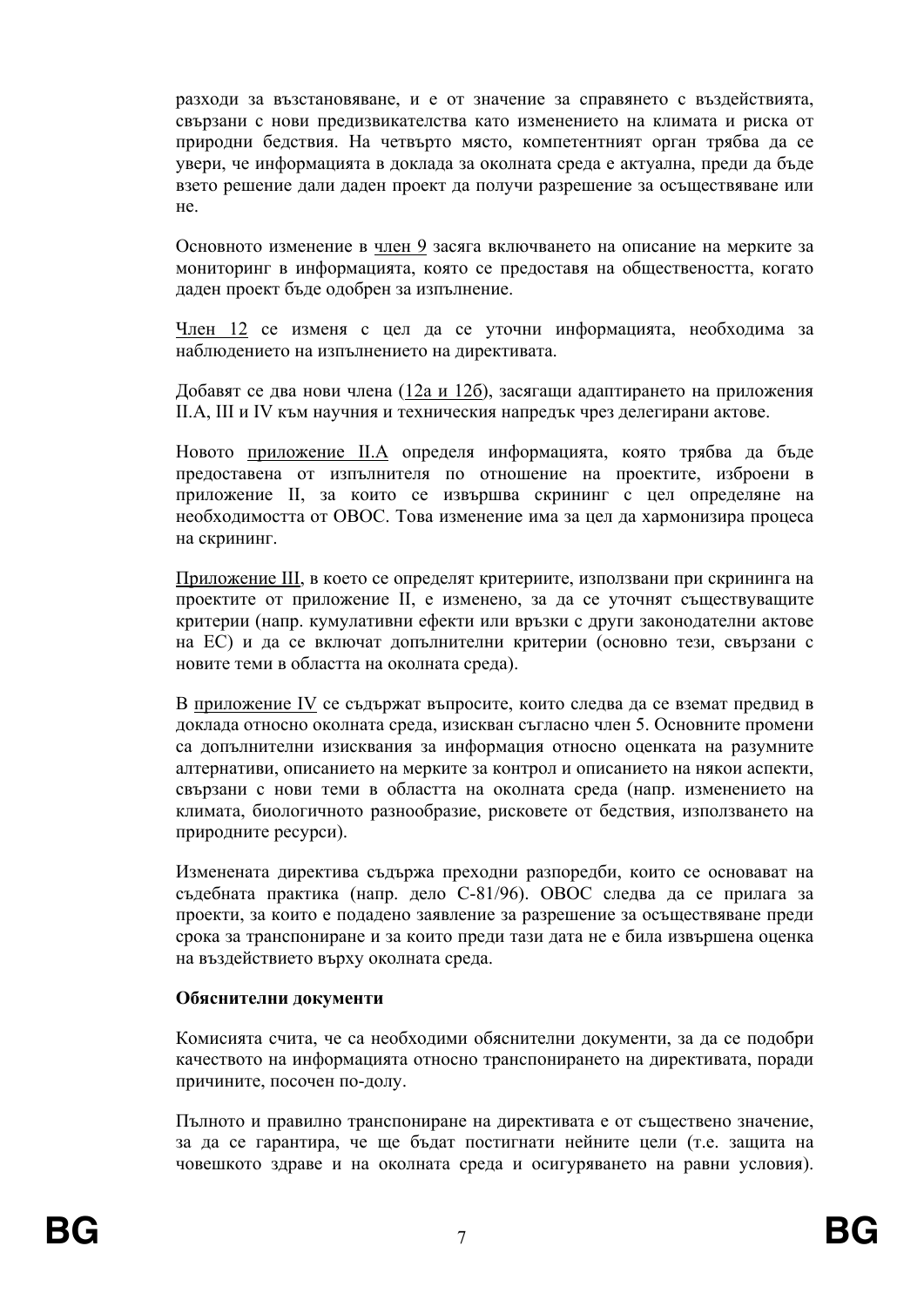ОВОС е част от процеса за оценка и излаване на разрешение за осъществяване на широк спектър от частни и публични проекти в държавите членки, като самостоятелен или интегриран елемент от процедурите за оценяване. Освен това изпълнението на директивата е често силно децентрализирано, като отговорността за прилагането ѝ, а в някои държави членки дори за транспонирането ѝ, се носи от регионални и местни власти. Вероятно е също така кодифицирането на Директивата за ОВОС да доведе до промени в националните мерки, насочени към последователното транспониране на първоначалната директива и нейните три последващи изменения. За да бъдат изпълнени разпоредбите на преработената директива, която изменя кодифицираната версия, може да се наложи държавите членки да действат в различни области на политиката и да изменят широк спектър от законодателни актове на национално, регионално и местно равнище.

Горепосочените фактори могат да увеличат риска от неправилно транспониране и прилагане на директивата и да усложнят задачата на Комисията за наблюдение на прилагането на законодателството на ЕС. Предоставянето на ясна информация по отношение на транспонирането на преработената Директивата за ОВОС е от основно значение за осигуряване на съответствието на националното законодателство с нейните разпоредби.

Изискването за предоставяне на обяснителни документи може да създаде допълнителна административна тежест за държавите членки, които не се придържат към тази практика във всички случаи. Обяснителните документи обаче са необходими, за да се позволи ефективна проверка на пълното и правилно транспониране, което е от съществено значение поради посочените по-горе причини, и не съществуват по-малко обременяващи мерки, позволяваши извършването на ефективна проверка. Освен това, обяснителните могат допринесат значително документи да  $3a$ намаляване на административната тежест, свързана с наблюдението на съвместимостта от Комисията; без тях ще са необходими значителни ресурси и многобройни контакти с националните власти, за да бъдат проследени методите за транспониране във всички държави членки. Поради това възможната допълнителна административна тежест за осигуряване на обяснителни документи е пропорционална на преследваната цел, а именно - да се гарантира ефективно транспониране и да се постигнат напълно целите на директивата.

С оглед на горепосоченото е уместно да се изисква от държавите членки да придружават своите уведомления за мерки за транспониране с един или повече документи, обясняващи връзката между разпоредбите на директивата и съответните части на националните инструменти за транспониране.

#### Правно основание

Тъй като основна цел на директивата е опазването на околната среда в съответствие с член 191 от Договора за функционирането на Европейския съюз, предложението се основава на член 192, параграф 1 от ДФЕС.

Принципи на субсидиарност и пропорционалност и избор на правен инструмент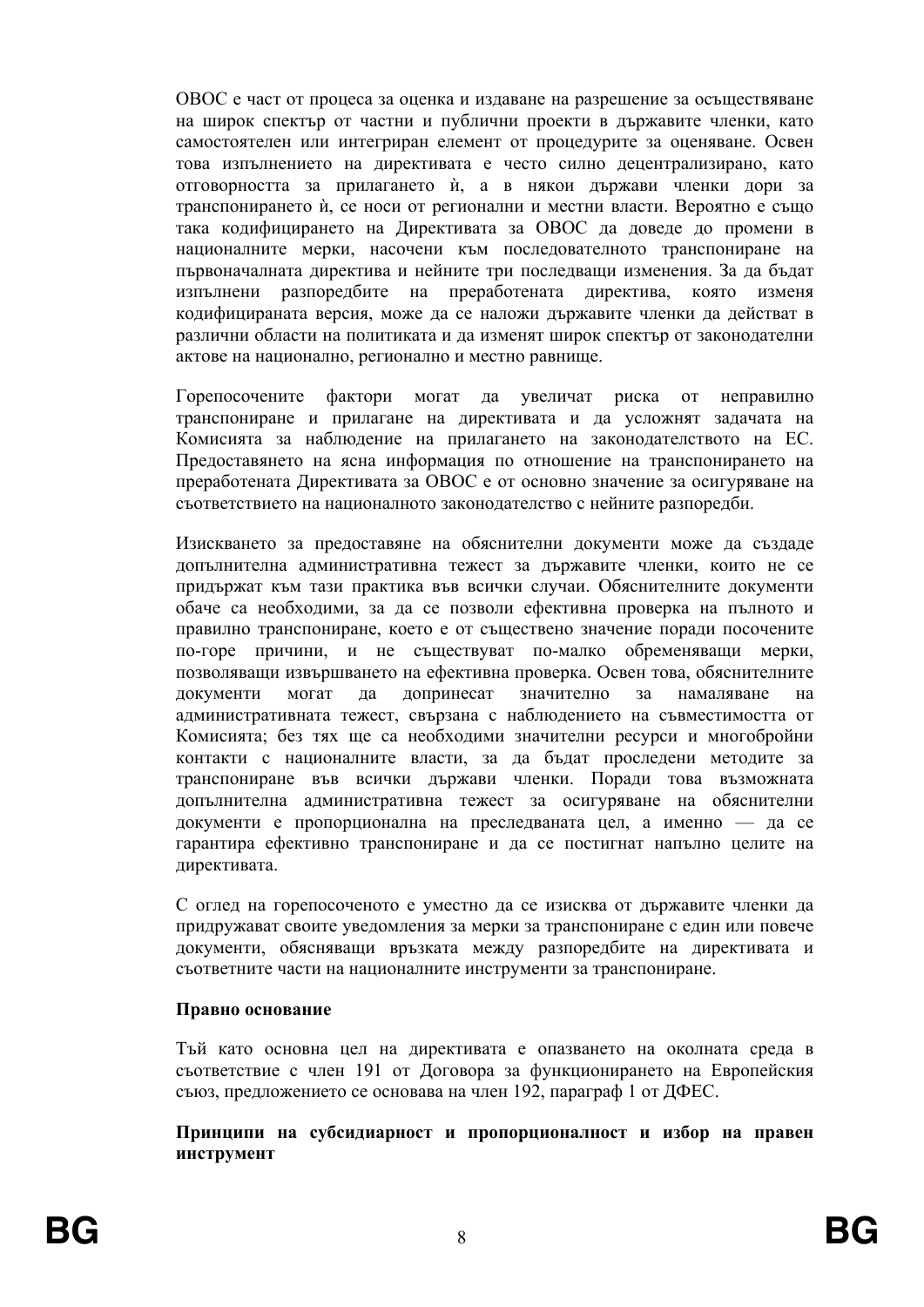Тъй като прелложението не попала в изключителната компетентност на Европейския съюз, се прилага принципът на субсидиарност.

Целите на предложението не могат да бъдат постигнати в достатъчна степен от държавите членки. Съществуващото законодателство определя минимални изисквания за оценката на въздействието върху околната среда на проекти в рамките на ЕС и има за цел спазването на международните конвенции (напр. тези от Еспоо, Орхус, Конвенцията за биологичното разнообразие). Този принцип се запазва в предложението, чрез което допълнително се хармонизират принципите за оценяване на въздействието върху околната среда и се изглаждат несъответствията. Всички държави членки трябва да вземат мерки за спазване на минималните изисквания; единични действия на национално равнище биха могли да затормозят функционирането на вътрешния пазар, тъй като различаващите се национални разпоредби биха могли да попречат на трансграничните икономически дейности.

Действия на равнище ЕС биха били по-подходящи за постигане на целите на предложението. След приемането на директивата през 1985 г. ЕС се разрасна, като обхватьт и сериозността на екологичните проблеми, които трябва да бъдат решени, и броят на големите инфраструктурни проекти с европейски мащаб също се увеличиха (напр. трансгранични проекти в областта на енергетиката и транспорта). Поради трансграничния характер на темите, свързани с околната среда (напр. изменението на климата, рисковете от бедствия) и на някои проекти, действията на равнище ЕС са необходими и носят добавена стойност в сравнение с единичните действия на национално равнище. Действията на ЕС ще се занимават също и с проблемите, които са важни за ЕС като цяло, като адаптирането към изменението на климата и превенцията на бедствия, и играят роля за постигането на целите за устойчив растеж на стратегията "Европа  $2020$ <sup>cc</sup>

Следователно предложението е в съответствие с принципа на субсидиарност.

Избраният правен инструмент е директива, тъй като с предложението се цели изменение на съществуваща директива. Предложението определя общи цели и задължения, оставяйки достатъчно гъвкавост на държавите членки при избора на мерки за привеждане в съответствие и тяхното конкретно изпълнение. Следователно предложението е в съответствие  $\mathbf{c}$ принципа на пропорционалност.

#### $\overline{\mathbf{4}}$ . ОТРАЖЕНИЕ ВЪРХУ БЮДЖЕТА

Предложението няма отражение върху бюджета на ЕС.

#### $5.$ НЕЗАДЪЛЖИТЕЛНИ ЕЛЕМЕНТИ

Предложението се отнася до тема от значение за Европейското икономическо пространство и следва да се прилага в неговите граници.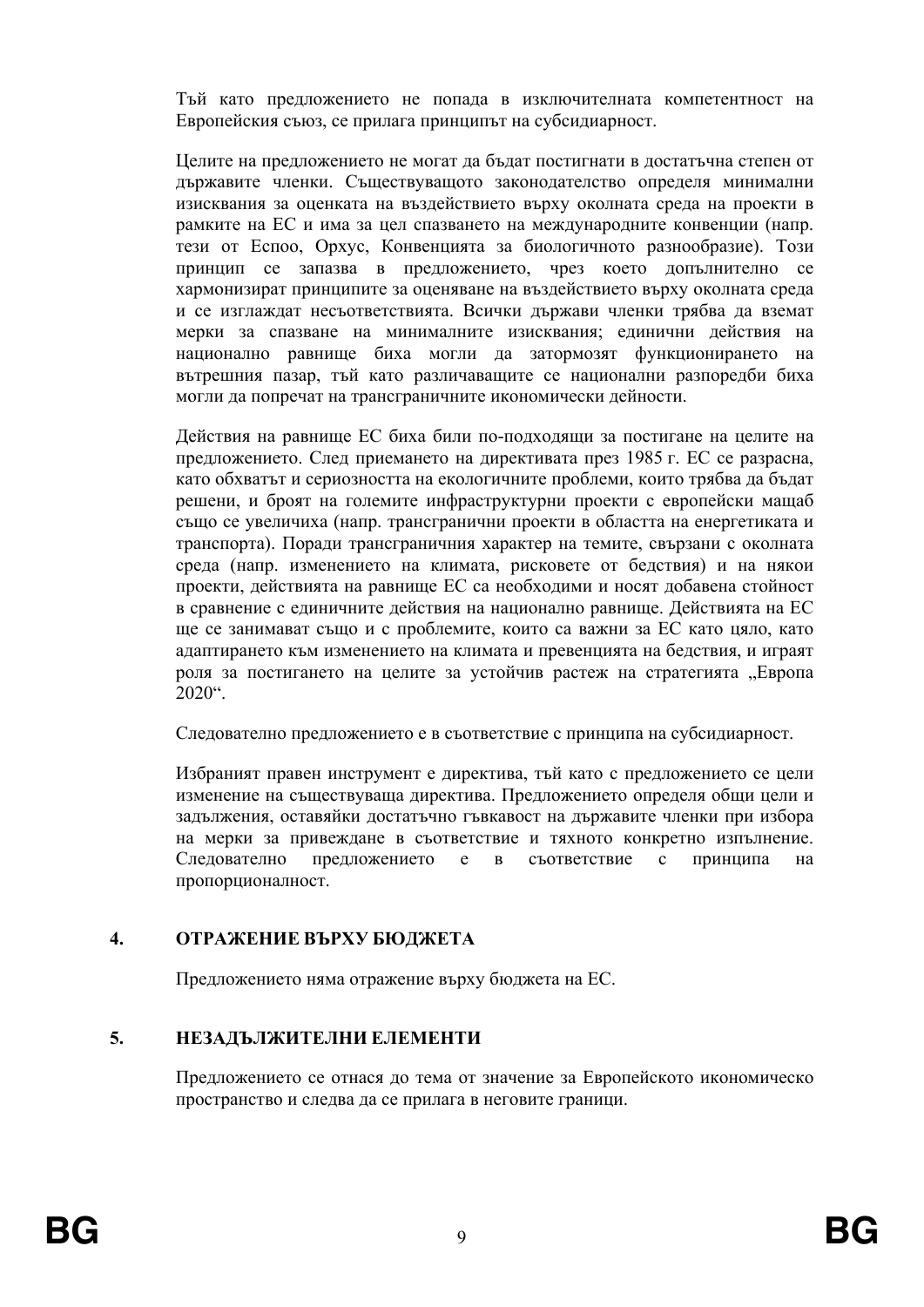2012/0297 (COD)

Предложение за

# ЛИРЕКТИВА НА ЕВРОПЕЙСКИЯ ПАРЛАМЕНТ И НА СЪВЕТА

### за изменение на Директива 2011/92/ЕИО относно оценката на въздействието на някои публични и частни проекти върху околната среда

(текст от значение за ЕИП)

# ЕВРОПЕЙСКИЯТ ПАРЛАМЕНТ И СЪВЕТЪТ НА ЕВРОПЕЙСКИЯ СЪЮЗ.

като взеха предвид Договора за функционирането на Европейския съюз, и поспециално член 192, параграф 1 от него,

като взеха предвид предложението на Европейската комисия,

слел прелаване на проекта на законолателния акт на националните парламенти.

като взеха предвид становището на Европейския икономически и социален комитет<sup>10</sup>,

като взеха предвид становището на Комитета на регионите<sup>11</sup>.

в съответствие с обикновената законодателна процедура,

като имат предвид, че:

- $(1)$ Директива 2011/92/ЕС хармонизира принципите за оценяване на въздействието върху околната среда на проектите чрез въвеждане на минимални изисквания (по отношение на типа на проектите, които подлежат на оценка, основните задължения на изпълнителите, съдържанието на оценката и участието на компетентните органи и на обществеността) и допринася за поддържането на висока степен на опазване на околната среда и човешкото здраве.
- $(2)$ В междинния преглед на изпълнението на Шестата програма за действие за околната среда<sup>12</sup> и в последния доклад на Комисията до Съвета. Европейския парламент, Европейския икономически и социален комитет и Комитета на регионите относно прилагането и ефективността на Директивата за ОВОС (Директива 85/337/ЕИО)<sup>13</sup> — предшественик на Директива 2011/92/ЕС, се подчертава необходимостта от подобряване на принципите за оценка на въздействието на проектите върху околната среда и от алаптиране на

 $10$ OB  $C$ ,  $r$ .,  $crp$ ..  $11$ 

 $OB C$ ,  $\Gamma$ .,  $CTD$ ..  $12 \overline{)}$ 

COM(2007) 225.

 $13$ COM(2009) 378.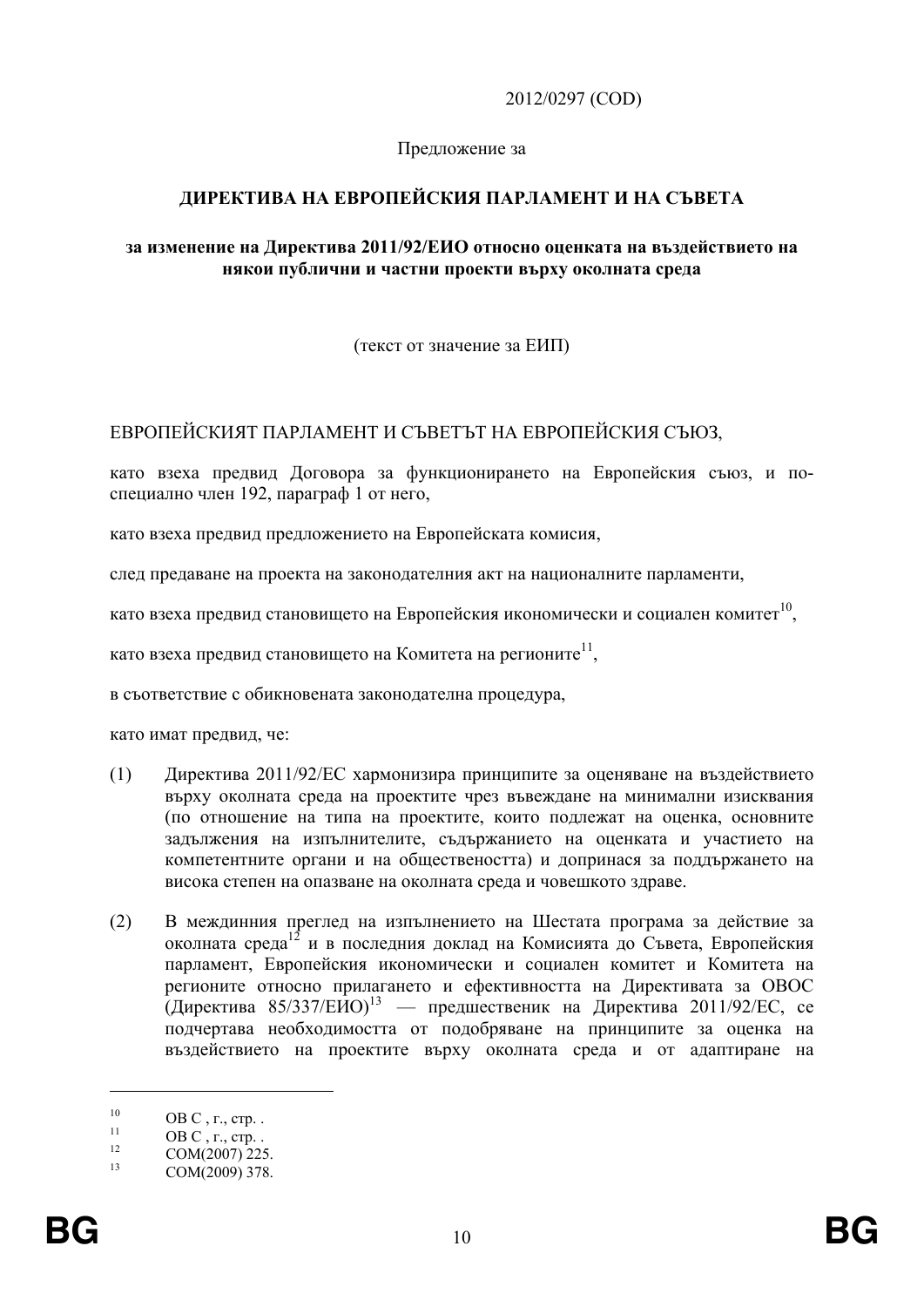лирективата към политическия, правен и технически контекст, който е претърпял значително развитие.

- $(3)$ Необходимо е да се измени Директива 2011/92/ЕС, за да се подобри качеството на процедурата за оценка на въздействието върху околната среда, да се рационализират различните етапи на тази процедура и да се подобрят последователността и взаимодействието с другите законодателни и политически актове на Съюза, както и със стратегии и политики, разработени от държавите членки в области от национална компетентност
- $(4)$ През последното десетилетие, въпросите, свързани с околната среда, като ефективното използване на ресурсите и биологичното разнообразие, изменението на климата и рисковете от бедствия, придобиха по-голяма важност в процеса на вземане на решения и би следвало поради това да бъдат ключови елементи в процесите на оценка и вземане на решения, особено за инфраструктурни проекти.
- $(5)$ В своето съобщение, озаглавено "Пътна карта за ефективно използване на ресурсите в Европа"<sup>14</sup>, Комисията пое ангажимент да отрази в по-голяма степен значението на ресурсната ефективност при преработването на Директива 2011/92/EC.
- Тематичната стратегия за опазване на почвите<sup>15</sup> и Пътната карта за ефективно  $(6)$ използване на ресурсите в Европа, подчертават значението на устойчивото използване на почвата и необходимостта от преодоляване на неустойчивото увеличение на населените райони с течение на времето (усвояване на земя). Освен това, заключителният документ на Конференцията на ООН по въпросите на устойчивото развитие, проведена в Рио де Жанейро на 20—22 юни 2012 г., признава икономическото и социалното значение на доброто управление на земята, включително на почвата, и необходимостта от спешни действия за постигане на обрат в процеса на деградацията на земята. Поради това следва да бъде отчетено и въздействието върху земята на публичните и частните проекти, по-специално върху усвояването на земята, почвата, включително органичните вещества в нея, ерозията, уплътняването и запечатването, включително посредством подходящи планове за земеползване и политики на национално, регионално и местно равнище.
- $(7)$ В член 2 на Конвенцията на Организацията на обединените нации за биологичното разнообразие ("Конвенцията"), по която Европейският съюз е договорна страна, се изисква изготвянето на оценка, доколкото това е възможно и подходящо, на значителните неблагоприятни последици от проекти за биологичното разнообразие с оглед избягване или свеждане до минимум на тези последици. Тази предварителна оценка на въздействието следва да допринася за постигането на основната цел на Съюза, приета през 2010 г. 16, за спиране на загубата на биологично разнообразие и влошаването на екосистемните услуги до 2020 г. и за тяхното възстановяване, когато това е възможно.

 $14$ COM(2011) 571.

<sup>15</sup> COM(2006) 231.

<sup>16</sup> Заключения на Европейския съвет, март 2010 г.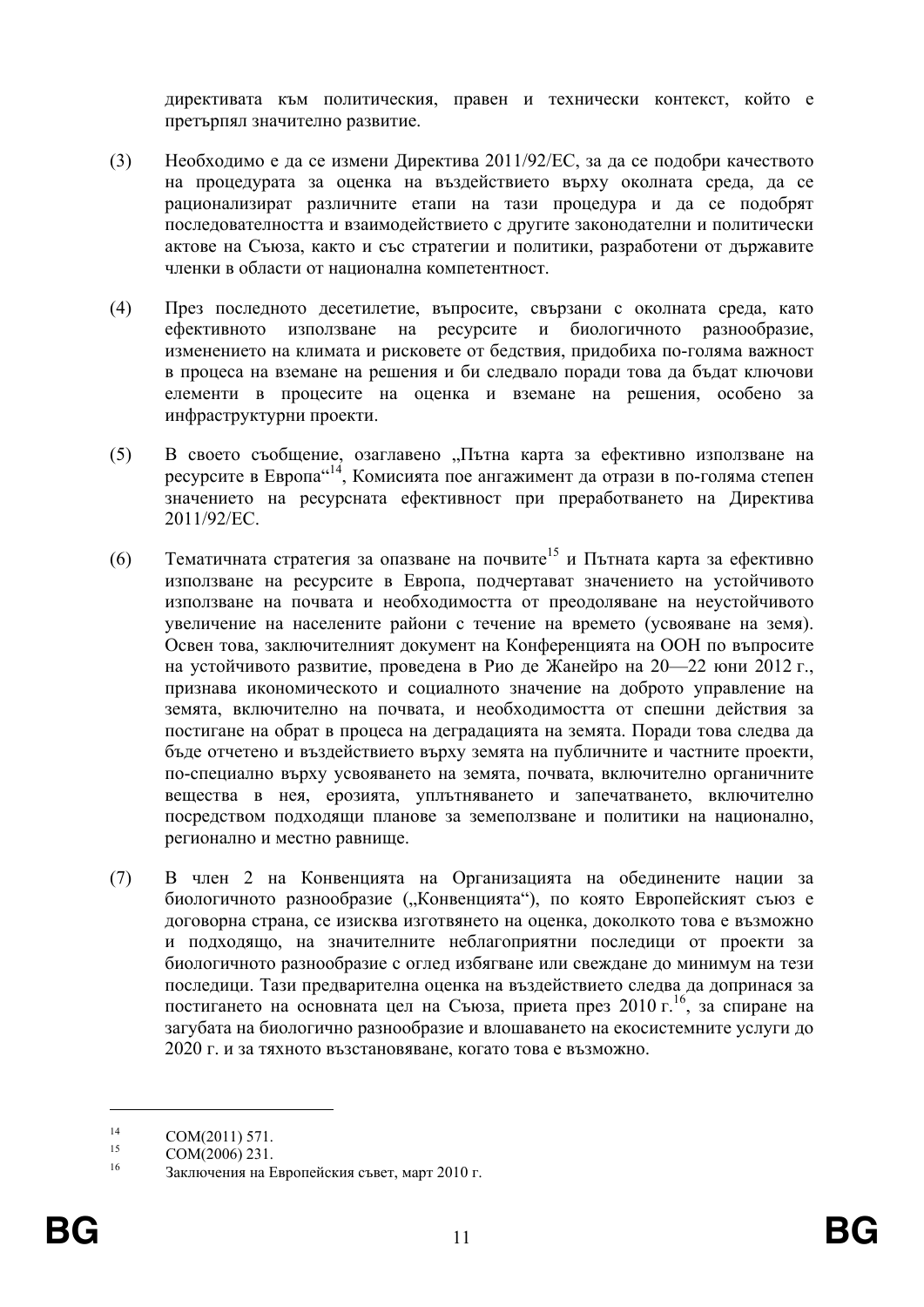- $(8)$ Предприетите мерки за избягване, намаляване и, ако е възможно, премахване на значителни неблагоприятни последици върху околната среда трябва да допринесат за предотвратяване на влошаването на качеството на околната среда и нетната загуба на биологично разнообразие в съответствие с ангажиментите на Съюза в контекста на Конвенцията и с целите и действията на стратегията на Съюза за биологичното разнообразие<sup>17</sup> до 2020 г.
- $(9)$ Изменението на климата ще продължи да причинява щети на околната среда и да пречи на икономическото развитие. Съответно, следва да бъде укрепена екологичната, социалната и икономическата устойчивост на Съюза, за да се намерят ефикасни решения за изменението на климата на територията на Съюза. Трябва да бъдат обмислени мерки за адаптиране към изменението на климата и смекчаване на последиците от него в редица области на законодателството на Съюза.
- $(10)$ След публикуването на съобщението от Комисията до Съвета, Европейския парламент. Европейския икономически и социален комитет и Комитета на регионите относно "Подход на Общността за превенция на природни и причинени от човека бедствия<sup>"18</sup>, в заключенията си от 30 ноември 2009 г. Съветът на Европейския съюз прикани Комисията да гарантира, че при прегледа на изпълнението и при по-нататъшното развитие на инициативите на ЕС ще бъде взета под внимание загрижеността относно предотвратяването и управлението на риска от бедствия, както и рамковата програма за действие от Хиого на Организацията на обединените нации (2005—2015 г.), в която се подчертава необходимостта от въвеждане на процедури за оценка на риска от възникване на бедствия вследствие на големите инфраструктурни проекти.
- $(11)$ Опазването и насърчаването на културното наследство и ландшафта, които са неразделна част от културното многообразие, което Съюзът се ангажира да зачита и насърчава в съответствие с член 167, параграф 4 от Договора за функционирането на Европейския съюз, може да използва и да се основава на определения и принципи, развити в съответните конвенции на Съвета на Европа, и по-специално Конвенцията за опазване на архитектурното наследство на Европа, Европейската конвенция за ландшафта и Рамковата конвенция за значението на културното наследство за обществото.
- $(12)$ При прилагането на Лиректива 2011/92/ЕС е необходимо да се осигури конкурентна бизнес среда, особено за малките и средните предприятия, с цел постигане на интелигентен, устойчив и приобщаващ растеж в съответствие с целите, изложени в съобщението на Комисията, озаглавено "Европа 2020 -Стратегия за интелигентен, устойчив и приобщаващ растеж"<sup>19</sup>.
- $(13)$ Опитът показва, че в случай на извънредни ситуации спазването на разпоредбите на Директива 2011/92/ЕС може да има неблагоприятни последици и поради това следва да се предвиди разпоредба, позволяваща на държавите членки да не прилагат тази директива в случаите, когато това е необходимо.

 $17$ COM(2011) 244.

<sup>18</sup> COM(2009) 82.

<sup>19</sup> COM(2010) 2020.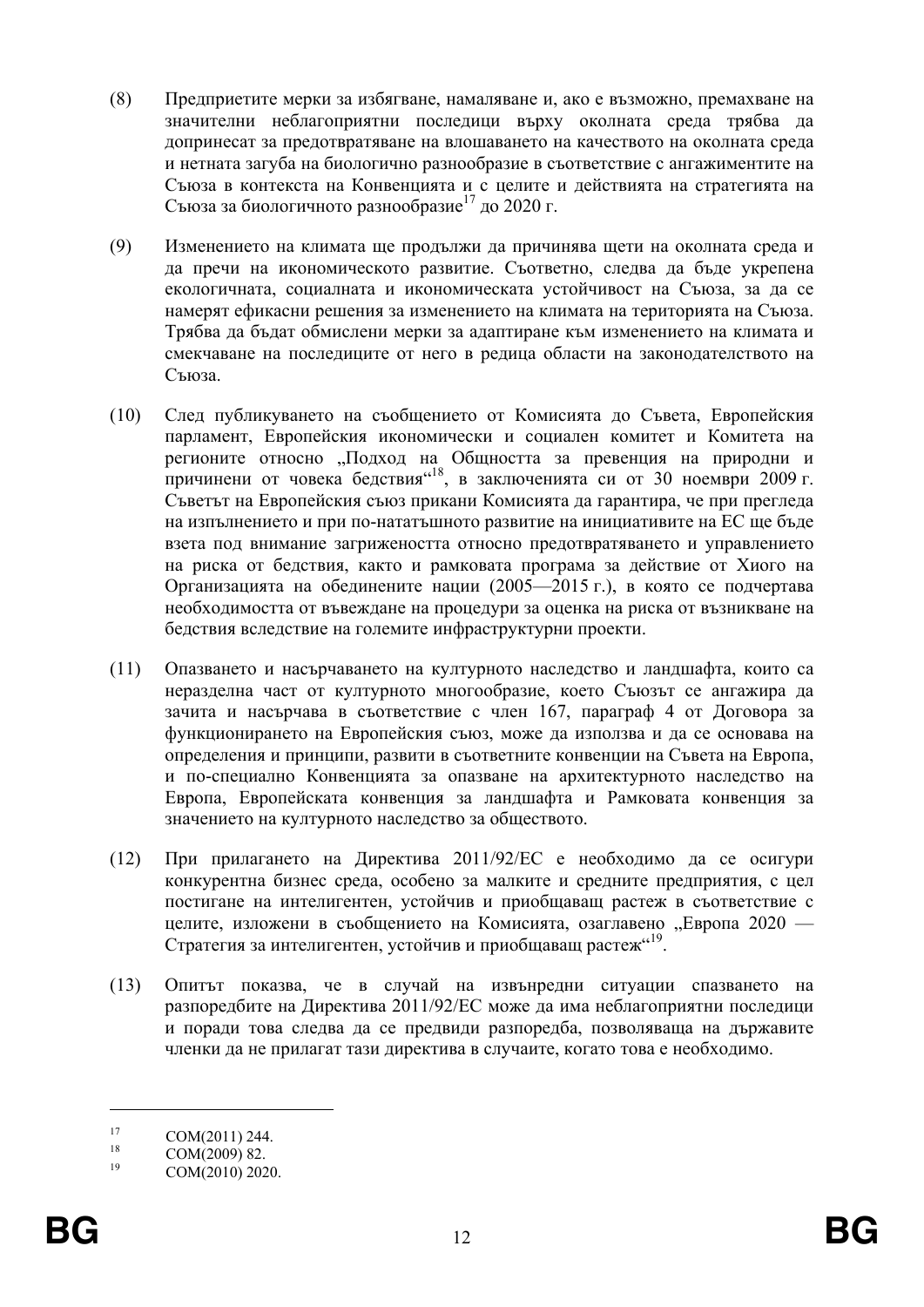- $(14)$ Информацията, която трябва да бъде предоставена от изпълнителя на проект, за да се даде възможност на компетентния орган да определи дали за проектите, изброени в приложение II на Директива 2011/92/ЕС, следва да бъде изготвена оценка относно околната среда (процедура на скрининг), следва да бъде уточнена.
- $(15)$ Критериите за подбор, определени в приложение III на Директива 2011/92/ЕС, които се вземат под внимание от държавите членки, за да се определи кои проекти следва да бъдат подложени на оценка въз основа на значителните последици от тях за околната среда, следва да бъдат адаптирани и уточнени, с цел да се гарантира, че оценка на въздействието върху околната среда ще се изисква само за проекти, които е вероятно да имат значителни последици за околната среда, като например проекти, при които се използват или са засегнати ценни ресурси, проекти, предвидени за изпълнение в екологично чувствителни райони, или проекти с потенциално опасни или необратими последици.
- $(16)$ При определянето на това дали се очакват съществени последици за околната среда, компетентните органи следва да установят кои са най-подходящите за целта критерии и да използват допълнителната информация, ако има такава на разположение, от други оценки, извършени съгласно законодателството на Съюза, за да бъде изпълнението на скрининговата процедура ефективно. В това отношение е подходящо да се уточни съдържанието на решението относно необходимостта от ОВОС, по-специално в случаите, когато не се изисква оценка на въздействието върху околната среда.
- $(17)$ От компетентните органи следва да се изисква да определят обхвата и степента на подробност на информацията за околната среда, която се представя под формата на доклад за околната среда (определяне на обхвата). С цел да се подобри качеството на оценката и да се рационализира процесът на вземане на решения, е важно да се определят на равнището на Съюза категории на информацията, въз основа на които компетентните органи следва извършат определянето.
- $(18)$ Докладът за въздействията на проекта върху околната среда, който трябва да бъде предоставен от изпълнителя на проекта, следва да включва оценка на разумните алтернативи на предлагания проект, включително вероятното развитие на състоянието на околната среда, ако проектът не бъде изпълнен (базов сценарий), като средство за подобряване на качеството на процеса на оценка и за предоставяне на възможност за включване на екологични съображения на ранен етап от разработването на проекта.
- $(19)$ Следва да бъдат взети мерки, за да се гарантира, че данните и информацията, включени в докладите за околната среда, са пълни и с достатъчно високо качество по смисъла на приложение IV към Директива 2011/92/ЕС. С оглед избягване дублирането на оценката, държавите членки следва да вземат под внимание факта, че оценките на въздействието върху околната среда може да се извършват на различни равнища или посредством различни инструменти.
- $(20)$ С цел да се осигури прозрачност и отчетност, от компетентния орган следва да се изисква да обосновава решението, когато издава разрешение за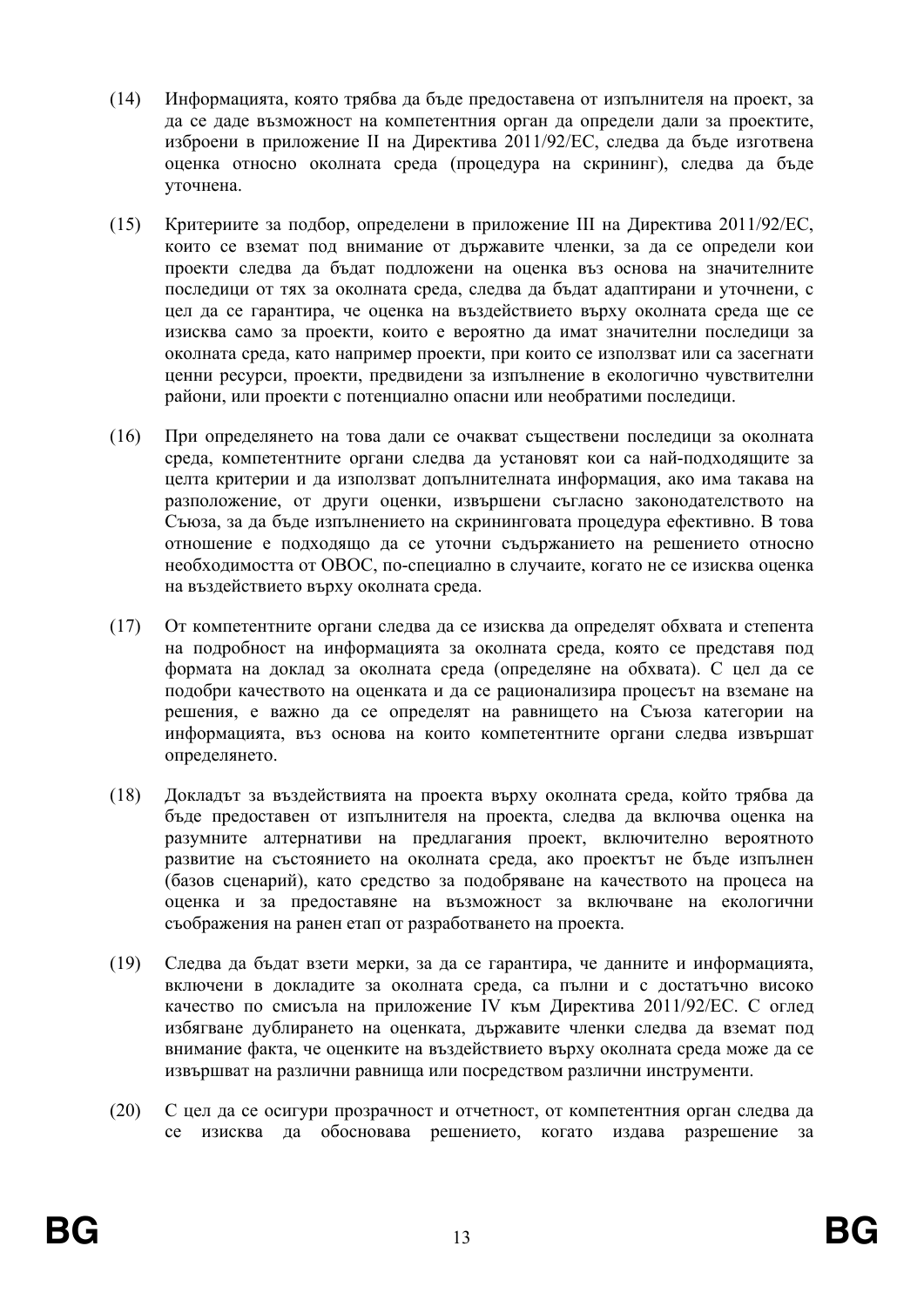осъществяване на лален проект, че са взети прелвил резултатите от провелените консултации и събраната релевантна информация.

- $(21)$ Целесъобразно е да се установят общи минимални изисквания за наблюдение на значителните неблагоприятни послелици от изгражлането и експлоатацията на проекти, за да се осигури общ подход във всички държави членки, както и да се гарантира, че след прилагането на мерки за смекчаване и компенсиране, въздействието не надвишава първоначално предвиденото. Такова наблюдение не следва нито да дублира, нито да е в допълнение към наблюдението, изисквано съгласно други разпоредби от законодателството на Съюза.
- $(22)$ Следва да бъдат въведени срокове за различните етапи на екологичната оценка на проектите, за да се стимулира по-ефикасното вземане на решения и да се повиши правната сигурност, като се вземат предвид също характерът, сложността, местоположението и размерът на предложения проект. Тези срокове не бива в никакъв случай да застрашават постигането на високи стандарти при опазването на околната среда, по-специално на произтичащите от други европейски законодателни актове в областта на околната среда, както и ефективното публично участие и достъпа до правосъдие.
- $(23)$ С цел да се избегне дублирането на оценката, да се намали алминистративната сложност и да се повиши икономическата ефективност, когато задължението за изготвяне на оценка на въздействието върху околната среда възниква едновременно от настоящата директива и от друг законодателен акт на Съюза, като например Лиректива 2001/42/ЕО относно опенката на послелините на някои планове и програми върху околната среда<sup>20</sup>, Директива 2009/147/ЕО относно опазването на дивите птици<sup>21</sup>, Директива 2000/60/ЕО за установяване на рамка за действията на Общността в областта на политиката за водите<sup>22</sup>, Директива 2010/75/ЕС относно емисиите от промишлеността<sup>23</sup> и Директива на Съвета 92/43/ЕИО за опазване на естествените местообитания и на дивата флора и фауна<sup>24</sup>, държавите членки следва да предвидят координирани или общи процедури, изпълняващи изискванията на съответното законодателство на Съюза.
- $(24)$ Новите разпоредби следва да се прилагат и за проекти, за които е подадено заявление за издаване на разрешение преди срока за транспониране, но не е била извършена оценка на въздействието върху околната среда преди тази дата.
- $(25)$ В съответствие със Съвместната политическа декларация на държавите членки и Комисията от 28 септември 2011 г. относно обяснителните документи, държавите членки се ангажираха в случаите, когато това е оправдано, да прилагат към нотификацията на мерките си за транспониране един или повече документи, поясняващи връзката между съставните елементи на дадена директива и съответните части от националните инструменти за транспониране.

 $20$ OB L 197, 21.7.2001 г., стр. 30.

<sup>21</sup> OB L 20, 26.01.2010 г., стр. 7.  $22$ 

OB L 327, 22.12.2000 г., стр. 1.

 $23$ OB L 334, 17.12.2010 г., стр. 17.

 $24$ OB L 206, 22.7.1992 г., стр. 7.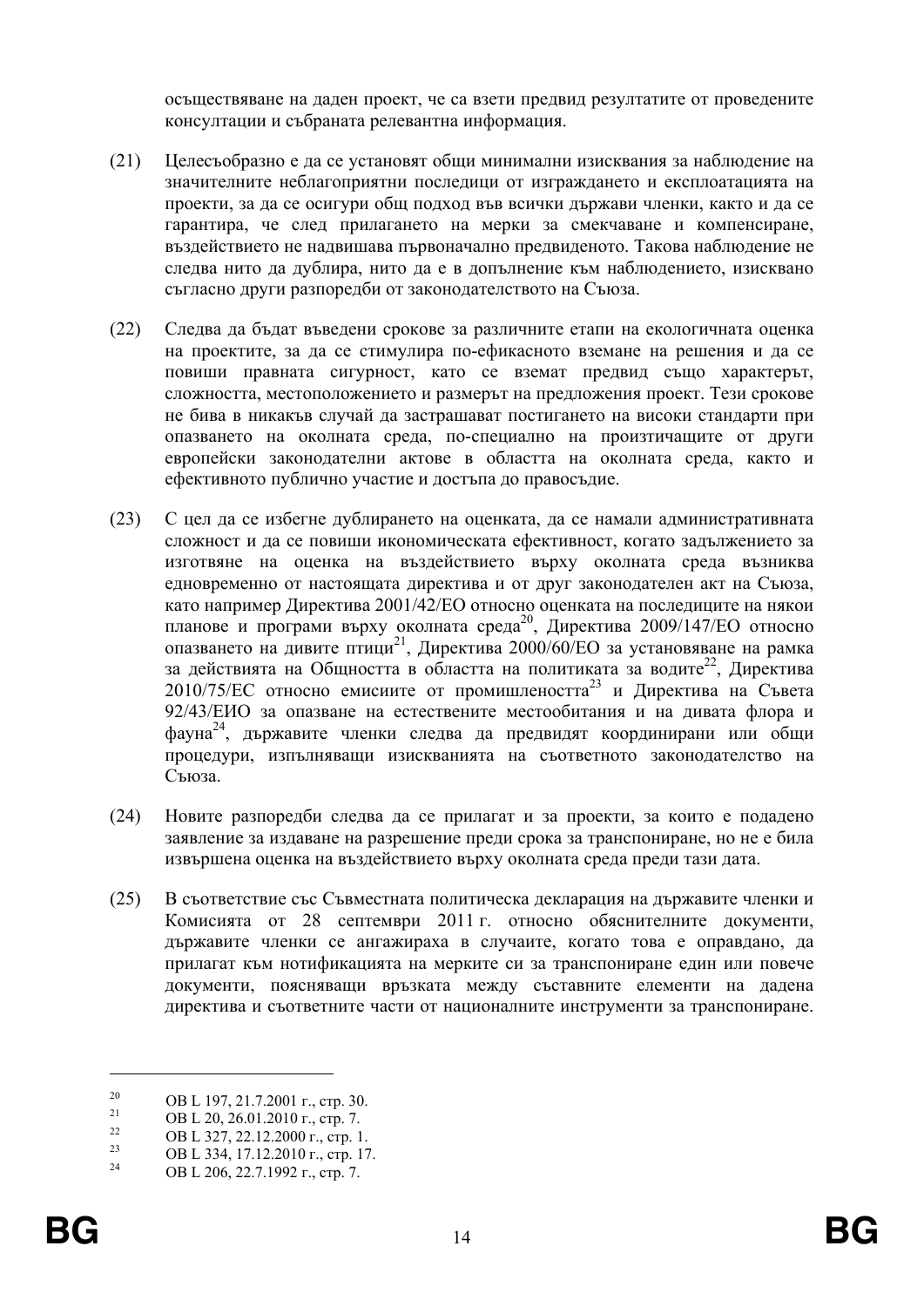По отношение на настоящата лиректива законолателят смята прелаването на такива документи за обосновано.

- $(26)$ С цел да се съгласуват критериите за подбор и информацията, която трябва да бъде предоставяна в доклада относно околната среда, с най-новите развития в технологиите и със съответните практики, на Комисията следва да се делегира правомощие да приема актове в съответствие с член 290 от Договора за функционирането на Европейския съюз във връзка с приложения II.А, III и IV към Директива 2011/92/ЕС. От особена важност е по време на подготвителната си работа Комисията да проведе подходящи консултации, включително на експертно равнище.
- $(27)$ При полготовката и разработването на делегираните актове Комисията следва да гарантира едновременното, своевременно и съответстващо предаване на необходимите документи на Европейския парламент и на Съвета.
- $(28)$ Тъй като целта на настоящата директива, а именно да се гарантира високо равнище на опазване на околната среда и човешкото здраве чрез установяване на минимални изисквания за оценката на въздействието върху околната среда на проектите, не може да бъде постигнато в достатьчна степен от държавите членки и следователно, предвид обхвата, сериозността и трансграничният характер на екологичните проблеми, които трябва да бъдат разгледани, може да бъде постигната по-добре на равнището на Съюза, Съюзът може да приеме мерки в съответствие с принципа на субсидиарност, предвиден в член 5 от Договора за Европейския съюз. В съответствие с принципа на пропорционалност, уреден в същия член, настоящата директива не надхвърля необходимото за постигането на тази цел.
- $(29)$ Поради това Директива 2011/92/ЕС следва да бъде съответно изменена,

ПРИЕХА НАСТОЯЩАТА ДИРЕКТИВА:

# $V_{\eta \rho \mu}$  1

Директива 2011/92/ЕС се изменя, както следва:

- $(1)$ Член 1 се изменя, както следва:
	- $a)$ в параграф 2, буква а) първото тире се заменя със следното:

"- извършване на строителни или разрушителни работи или изграждане на други инсталации или схеми,"

 $\sigma$ ) в параграф 2 се добавя следната буква:

"ж) "оценка на въздействието върху околната среда" означава процесът на изготвяне на доклад относно околната среда, провеждане на консултации (включително с обществеността и компетентните органи в областта на околна среда), оценката, направена от компетентния орган, който е взел предвид доклада относно околната среда и резултатите от консултациите при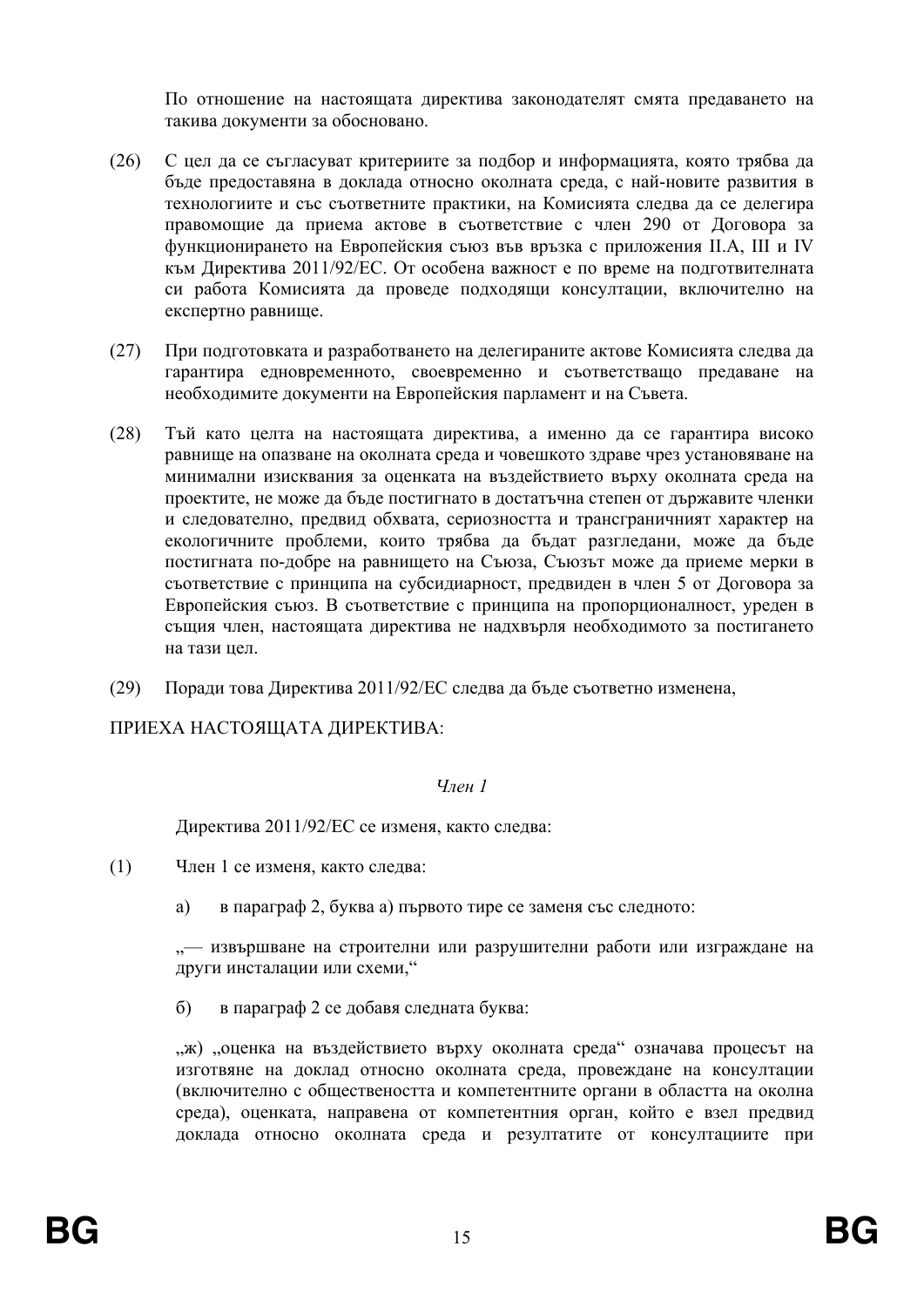процедурата по издаване на разрешение, както и предоставянето на информация за решението в съответствие с разпоредбите на членове 5—10."

 $B)$ параграфи 3 и 4 се заменят със следното:

"3. Държавите членки могат да решават във всеки отделен случай, ако това е предвидено съгласно националното законодателство, да не прилагат настоящата директива за проекти, които служат единствено на целите на националната отбрана или реагирането на аварийни ситуации, ако считат. че такова прилагане би имало неблагоприятен ефект върху постигането на тези иели."

4. Настоящата директива не се прилага за проекти, подробните правила за които са приети чрез специален акт на националното законолателство, ако целите на настоящата директива, включително целта за предоставяне на информация, се постигат по законодателен път. На всеки две години, считано от датата, посочена в член 2, параграф 1 от Директива XXX [OPOCE please introduce the n° of this Directive], държавите членки информират Комисията за всеки от случаите, в които те са приложили настоящата разпоредба."

 $(2)$ В член 2 параграф 3 се заменя със следното:

> "З. Проекти, за които задължението за изготвяне на оценки на въздействието върху околната среда възниква едновременно от настоящата директива и друг законодателен акт на Съюза, се подчиняват на координирани или общи процедури, в съответствие с изискванията на съответното законодателство на Съюза.

> В рамките на координираната процедура, компетентният орган трябва да координира отделните оценки, изисквани от съответното законодателство на Съюза и издадени от различни органи, без да се засягат разпоредбите, изискващи противното, съдържащи се в съответното законодателство на ЕС.

> В рамките на общата процедура, компетентният орган издава една оценка на въздействието върху околната среда, интегрираща оценките на един или повече органи, без да се засягат разпоредбите, изискващи противното, съдържащи се в съответното законодателство на ЕС.

> Държавите членки следва да определят един орган, който да отговаря за улесняване на процедурата по издаване на разрешение за всеки проект."

 $(3)$ Член 3 се заменя със следното:

## "Член 3

Оценката на въздействието върху околната среда определя, описва и оценява по подходящ начин, съобразно особеностите на всеки отделен случай и в съответствие с членове 4—11, преките и непреките значителни въздействия на лален проект върху следните фактори:

а) население, човешко здраве и биологично разнообразие, като се отделя особено внимание на видове и местообитания, защитени по силата на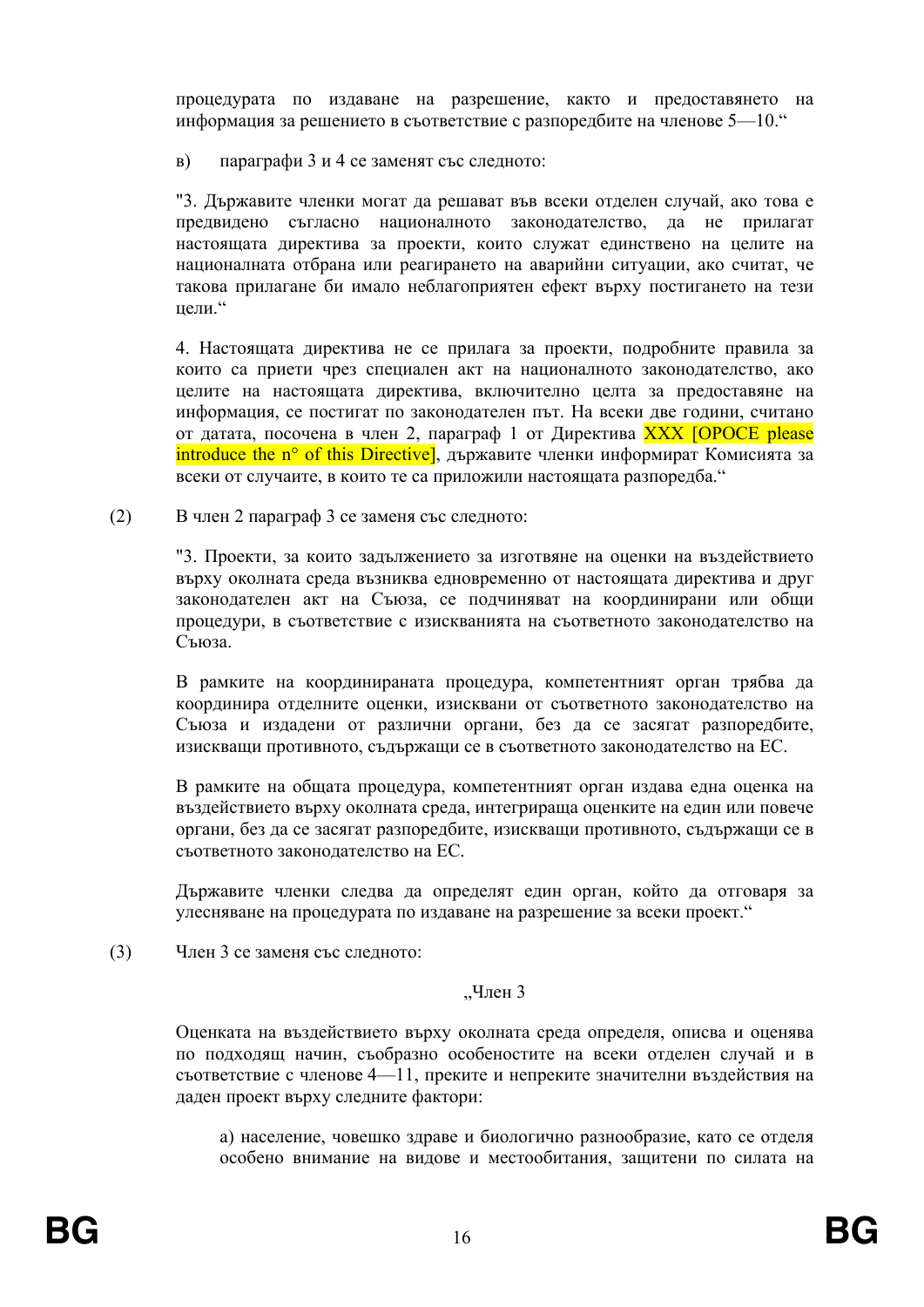Лиректива 92/43/ЕИО(\*) и Лиректива 2009/147/ЕО на Европейския парламент и на Съвета (\*\*);

б) земя, почва, вода, въздух и изменение на климата;

в) материални активи, културно наследство и ландшафт;

г) взаимодействието между факторите, посочени в букви а), б) и в);

л) експозиция, уязвимост и устойчивост на факторите, посочени в букви а), б) и в), спрямо рисковете от природни и причинени от човека белствия."

- $(*)$ OB L 206, 22.7.1992 г., стр. 7.
- $(**)$ OB L 20, 26.1.2010 г., стр. 7."

 $(4)$ Член 4 се изменя, както следва:

> a) параграфи 3 и 4 се заменят със следното:

"3. За проектите, изброени в приложение II, изпълнителят на проекта предоставя информация за характеристиките на проекта, неговото потенциално въздействие върху околната среда и предвидените мерки за избягване и намаляване на значителните последици. Подробен списък с информацията, която трябва да бъде предоставена, е посочен в приложение II, раздел А."

4. Когато се извършва оценка на всеки случай поотделно или се въвеждат прагове или критерии за целите на параграф 2, компетентният орган взема под внимание критериите  $3a$ подбор, свързани  $\mathbf{c}$ характеристиките  $\mathbf{u}$ местоположението на проекта и неговото потенциално въздействие върху околната среда. Подробен списък на критериите за подбор, които следва да се използват, е даден в приложение III."

Добавят се следните параграфи 5 и 6:  $\sigma$ 

"5. Компетентният орган взема своето решение съгласно параграф 2 въз основа на информацията, предоставена от изпълнителя на проекта, отчитайки, когато е целесьобразно, резултатите от проучванията, предварителните проверки или оценки на последиците за околната среда, произтичащи от изпълнението на друго законодателство на Съюза. Решението съгласно параграф 2:

а) обяснява как критериите, посочени в приложение III, са взети под внимание:

б) посочва причините, порали които се изисква или не се изисква оценка на въздействието върху околната среда в съответствие с разпоредбите на членове 5-10;

в) включва описание на мерките, предвидени с цел избягване, предотвратяване и намаляване на всякакви значителни въздействия върху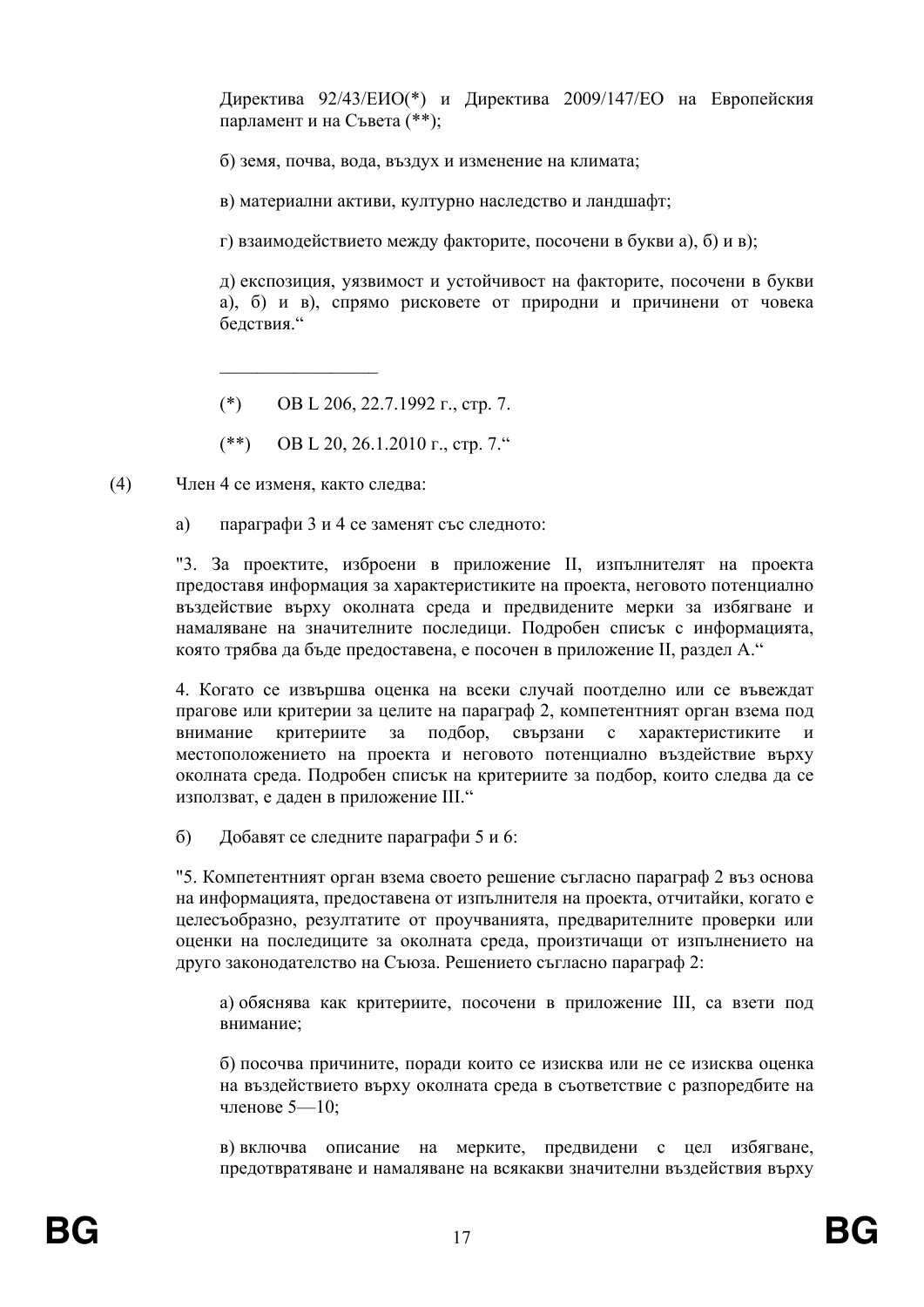околната среда, когато се реши, че не е необходимо да бъде изготвена оценка на въздействието върху околната среда в съответствие с членове  $5 - 10$ ;

г) се прави обществено достояние.

6. Компетентният орган взема своето решение в съответствие с параграф 2 в рамките на три месеца от внасянето на заявление за издаване на разрешение и при условие, че изпълнителят на проекта е представил цялата необходима информация. В зависимост от характера, сложността, местоположението и размера на предложения проект компетентният орган може да удължи този срок с още 3 месеца; в този случай компетентният орган информира изпълнителя на проекта за причините, които налагат улължаването, и латата, на която се очаква неговото определение.

Ако проектът е предмет на оценка на въздействието върху околната среда в съответствие с членове 5-10, решението съгласно параграф 2 от настоящия член, включва информацията, посочена в член 5, параграф 2."

 $(5)$ В член 5 параграфи 1, 2 и 3 заменят със следното:

> "1. Когато дадена оценка на въздействието върху околната среда трябва да се извършва в съответствие с членове 5-10, изпълнителят на проекта изготвя доклад относно околната среда. Докладът трябва да се основава на определението съгласно параграф 2 от настоящия член и да включва информация, която може разумно да се изисква за вземането на информирани решения относно въздействията върху околната среда на предложения проект, като се вземат предвид настоящите познания и методи за оценка, характеристиките, техническият капацитет и местоположението на проекта, характеристиките  $Ha$ потенциалното възлействие. алтернативите на предлагания проект, както и до каква степен някои въпроси (включително оценката на алтернативите) се оценяват по-добре на различни равнища, включително на равнище планиране, или да се основава на други изисквания за оценката. Подробен списък с информацията, която трябва да бъде включена в доклада относно околната среда, е даден в приложение IV.

> 2. Компетентният орган, след като се консултира с органите, посочени в член 6, параграф 1, определя заедно с изпълнителя на проекта обхвата и степента на подробност на информацията, която трябва да се включи от изпълнителя на проекта в доклада относно околната среда, в съответствие с параграф 1 от настоящия член. По-специално, те определят:

а) решенията и становищата, които трябва да бъдат получени;

б) органите и обществеността, които е вероятно да бъдат засегнати от проекта;

в) отделните етапи на процедурата и тяхната продължителност;

г) разумните алтернативи по отношение на предложения проект и неговите специфични характеристики;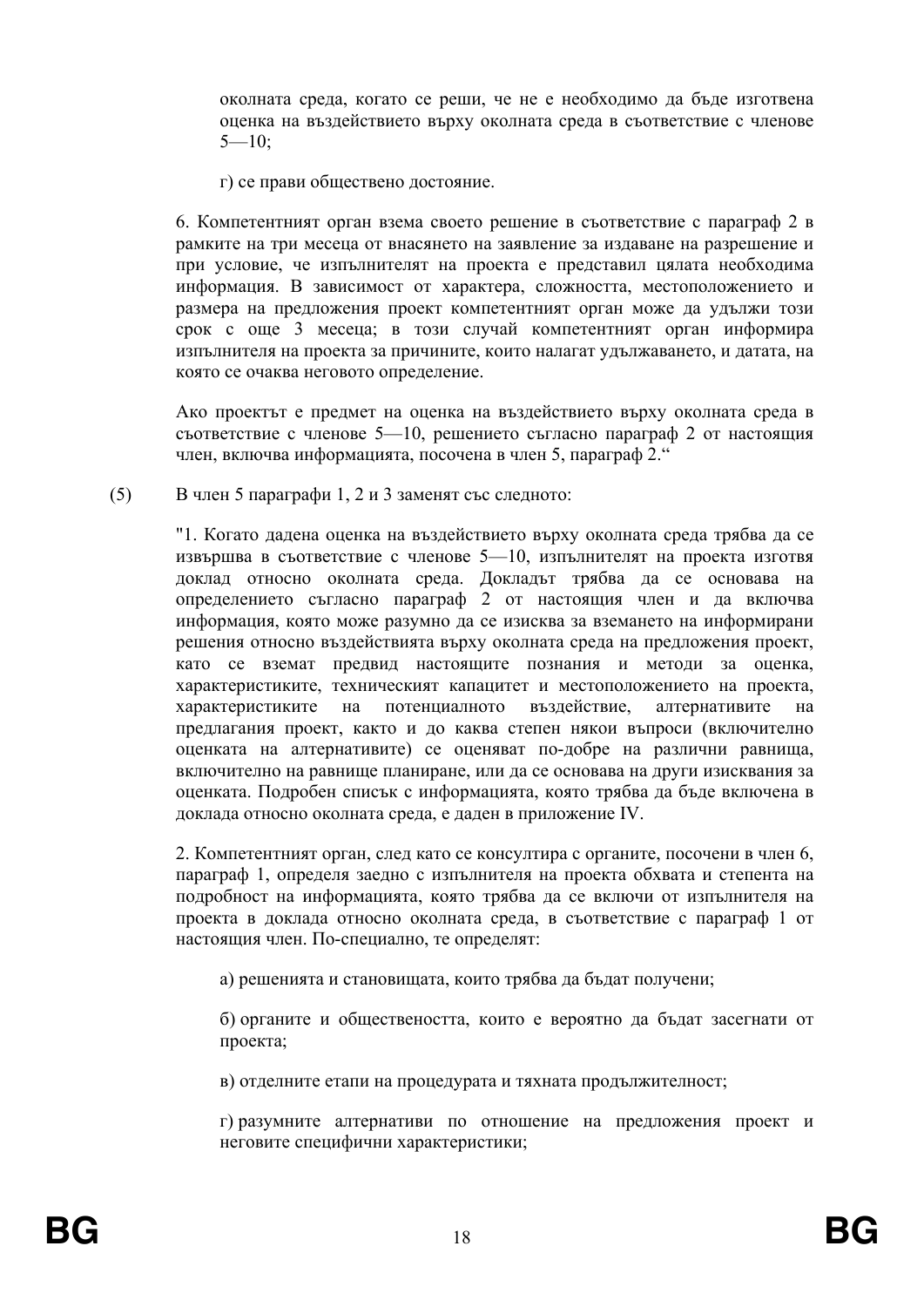д) екологичните характеристики, посочени в член 3, които е вероятно да бъдат съществено засегнати;

която трябва да бъде представена е) информацията, относно специфичните характеристики на даден проект или тип проект;

ж) наличната информация и знания, получени на други равнища в процеса на вземане на решения, или чрез други законодателни актове на Съюза, и методите за оценка, които трябва да се използват.

Компетентният орган може също така да потърси помощ от акредитирани и технически компетентни експерти, както е посочено в параграф 3 от настоящия член. Последващи искания за допълнителна информация могат да бъдат отправяни към изпълнителя на проекта само ако са обосновани от възникването на нови обстоятелства и ако са надлежно обяснени от компетентния орган.

3. Да се гарантира пълнотата и достатъчното качество на докладите относно околната среда, посочени в член 5, параграф 1:

а) изпълнителят на проекта гарантира, че докладът относно околната среда е изготвен от акредитирани и технически компетентни експерти, или

б) компетентният орган гарантира, че докладът относно околната среда е заверен от акредитирани и технически компетентни експерти и/или комитети, съставени от национални експерти.

Ако лалени акрелитирани и технически компетентни експерти са полпомагали компетентния орган при подготвянето на определението в член 5, параграф 2, те не могат да бъдат включени от изпълнителя на проекта в изготвянето на доклада относно околната среда.

Подробни договорености за включването и избора на акредитирани и технически компетентни експерти (например изисквана квалификация, възлагане на оценката, лицензиране и лишаване от права) се определят от лържавите членки."

 $(6)$ Член 6 се изменя, както следва:

> $a)$ параграф 6 се заменя със следното:

"6. Предоставят се разумни срокове за различните етапи, които осигуряват достатьчно време:

а) за да бъдат информирани органите, посочени в член 6, параграф 1, на обшествеността, и

б) за да могат органите, посочени в член 6, параграф 1, и заинтересованата общественост, да се подготвят и да участват ефективно във вземането на решения за околната среда, предмет на разпоредбите на настояния член"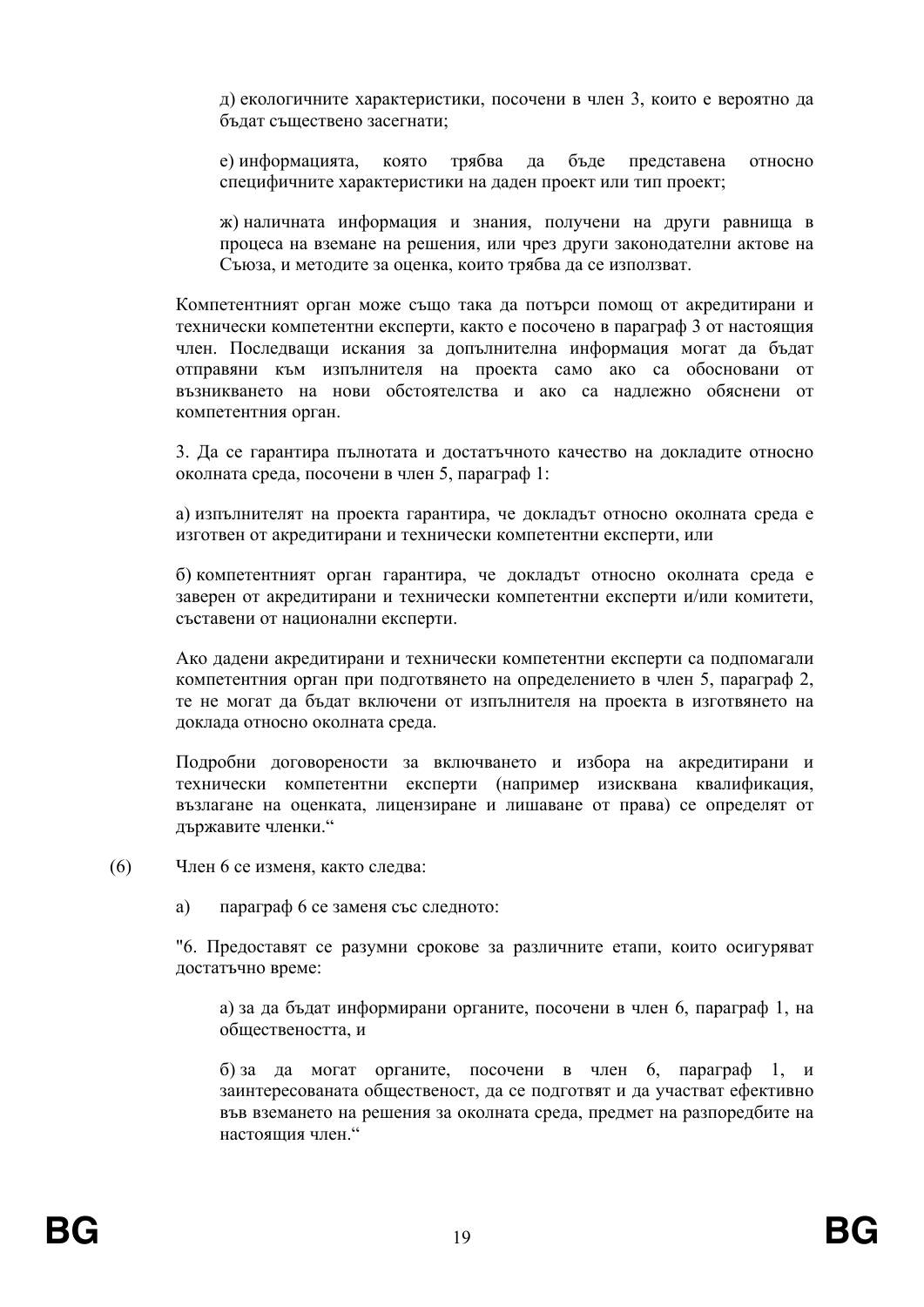лобавя се слелният параграф 7:  $\sigma$ 

"7. Сроковете за консултации със заинтересованата общественост във връзка с доклада относно околната среда, посочени в член 5, параграф 1, не могат да са по-кратки от 30 дни или по-дълги от 60 дни. В изключителни случаи, когато характерът, сложността, местоположението или размерът на предложения проект изискват това, компетентният орган може да удължи този срок с още 30 дни; в такъв случай компетентният орган информира изпълнителя на проекта за причините, които налагат удължаването."

 $(7)$ В член 7 параграф 5 се заменя със следното:

> "5. Подробните правила за прилагане на параграфи 1—4 от настоящия член, включително установяването на срокове за консултации, трябва ла бълат определени от съответните държави членки въз основа на договорености и срокове, посочени в член 6, параграфи 5 и 6, и трябва да дават възможност на заинтересованата общественост на територията на засегнатата държава членка да участва ефективно в процедурите по вземане на решения относно околната среда, посочени в член 2, параграф 2 за проекта."

 $(8)$ Член 8 се заменя със следното:

#### $4\pi$ ен 8

1. Резултатите от консултациите и информацията, събрана съгласно членове 5, 6 и 7, се вземат предвид при процедурата за издаване на разрешение за осъществяване. За тази цел решението за издаване на разрешение трябва да съдържа следната информация:

а) оценката на въздействието върху околната среда на компетентния орган, посочена в член 3, и условията на околната среда, приложени към решението, включително описание на основните мерки, за избягване, намаляване и, ако е възможно, премахване на неблагоприятните последици;

б) основните причини за избора на приетия проект с оглед на другите алтернативи, включително вероятното развитие разгледани на състоянието на околната среда, ако проектът не бъде изпълнен (базов сценарий);

в) резюме на коментарите, получени в съответствие с членове 6 и 7;

г) декларация, обобщаваща как съображенията по отношение на околната среда трябва да бъдат интегрирани в разрешението за осъществяване на проекта и как резултатите от консултациите и информацията, събрана съгласно членове 5, 6 и 7, са били включени или взети предвид по друг начин.

За проекти, които могат да имат значителни трансгранични последствия, компетентният орган предоставя информация за причините, поради които не са взети под внимание коментарите, получени от засегнатите държави членки по време на консултации, проведени в съответствие с член 7.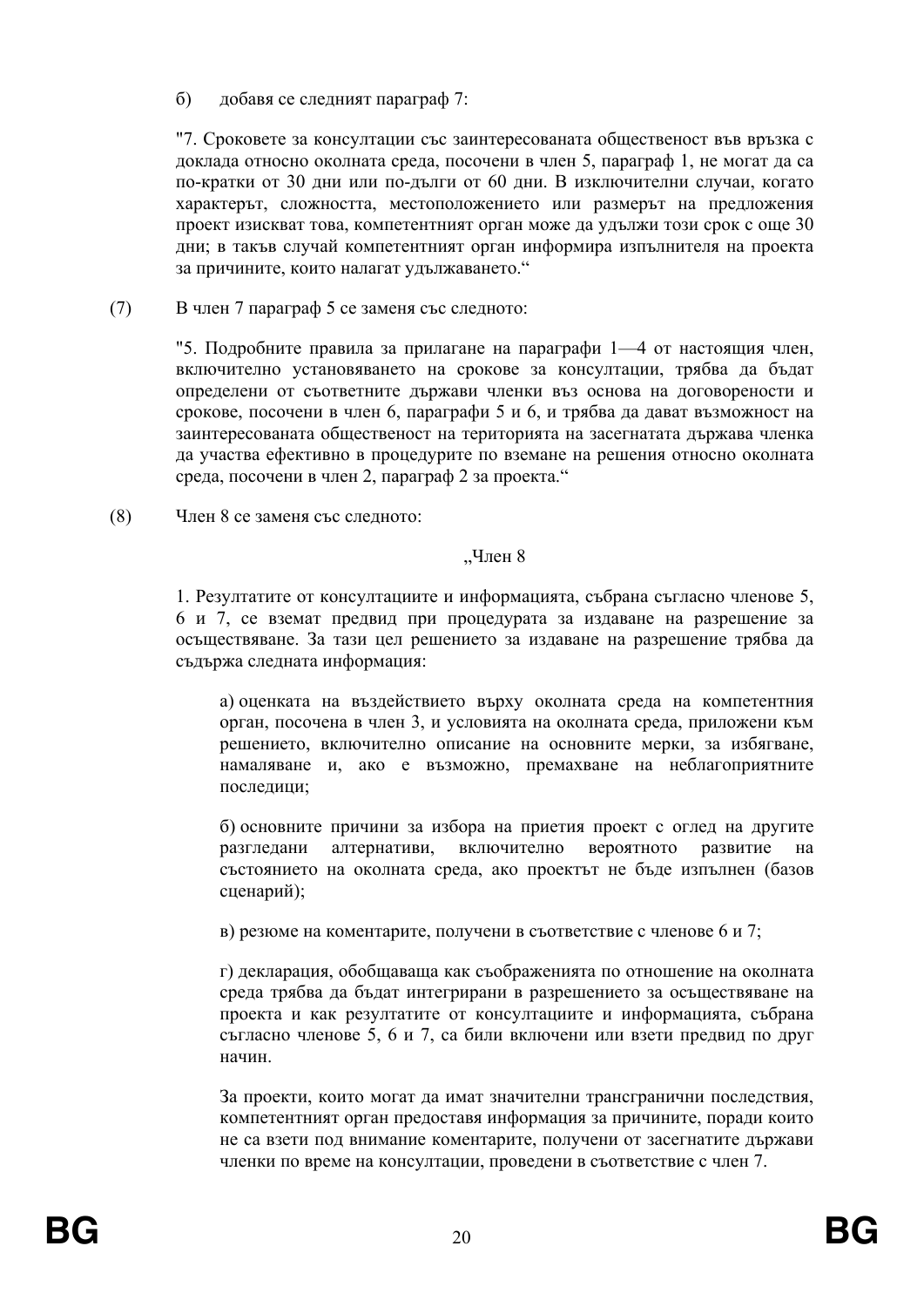2. Ако въз основа на консултациите и информацията, събрана съгласно членове 5, 6 и 7, се заключи, че даден проект ще има значителни неблагоприятни последици за околната среда, компетентният орган, колкото е възможно порано и в тясно сътрудничество с органите, посочени в член 6, параграф 1, и изпълнителя на проекта, преценяват дали докладът относно околната среда, посочен в член 5, параграф 1, трябва да бъде променен, и проектът изменен, за да се избегнат или намалят тези неблагоприятни последици и дали са необходими допълнителни мерки за смекчаване и компенсация.

Ако компетентният орган реши да даде разрешение за осъществяване, той гарантира, че разрешението включва мерки за наблюдение на значителните неблагоприятни последици за околната среда, с цел изготвяне на оценка на изпълнението и очакваната ефективност на мерките за смекчаване и компенсация и за установяване на евентуални непредвидими неблагоприятни последици.

Вилът на параметрите. които трябва ла бълат наблюлавани.  $\overline{M}$ продължителността на наблюдението следва да съответстват на характера, местоположението и размера на предлагания проект и на значимостта на неговите последици за околната среда.

Ако съществуват подходящи мерки за наблюдение, произтичащи от други законодателни актове на Съюза, те могат да бъдат използвани.

3. След като цялата необходима информация, събрана съгласно членове 5, 6 и 7. включително, когато е приложимо, специфичните оценки, изисквани съгласно други законодателни актове на ЕС, е предоставена на компетентния орган, и консултациите, посочени в членове 6 и 7 са приключили, компетентният орган трябва да завърши своята оценка на въздействието на проекта върху околната среда в рамките на три месеца.

В зависимост от характера, сложността, местоположението и размера на предложения проект компетентният орган може да удължи този срок с още 3 месеца; в такъв случай компетентният орган информира изпълнителя на проекта за причините, които оправдават удължаването, и датата, на която се очаква неговото решение.

4. Преди да вземе решение да даде или откаже разрешение за осъществяване. компетентният орган проверява дали информацията в доклада относно околната среда, посочен в член 5, параграф 1, е актуална, по-специално по отношение на предвидените мерки за предотвратяване, намаляване и, където е възможно, премахване на значителните неблагоприятни последици."

#### $(9)$ Член 9 се изменя, както следва:

 $(a)$ параграф 1 се заменя със следното:

"1. Когато е взето решение, с което се дава или отказва разрешение за осъществяване, компетентният орган или органи следва да информират обществеността и органите, посочени в член 6, параграф 1, за това съгласно съответните процедури и да предоставят на обществеността следната информация: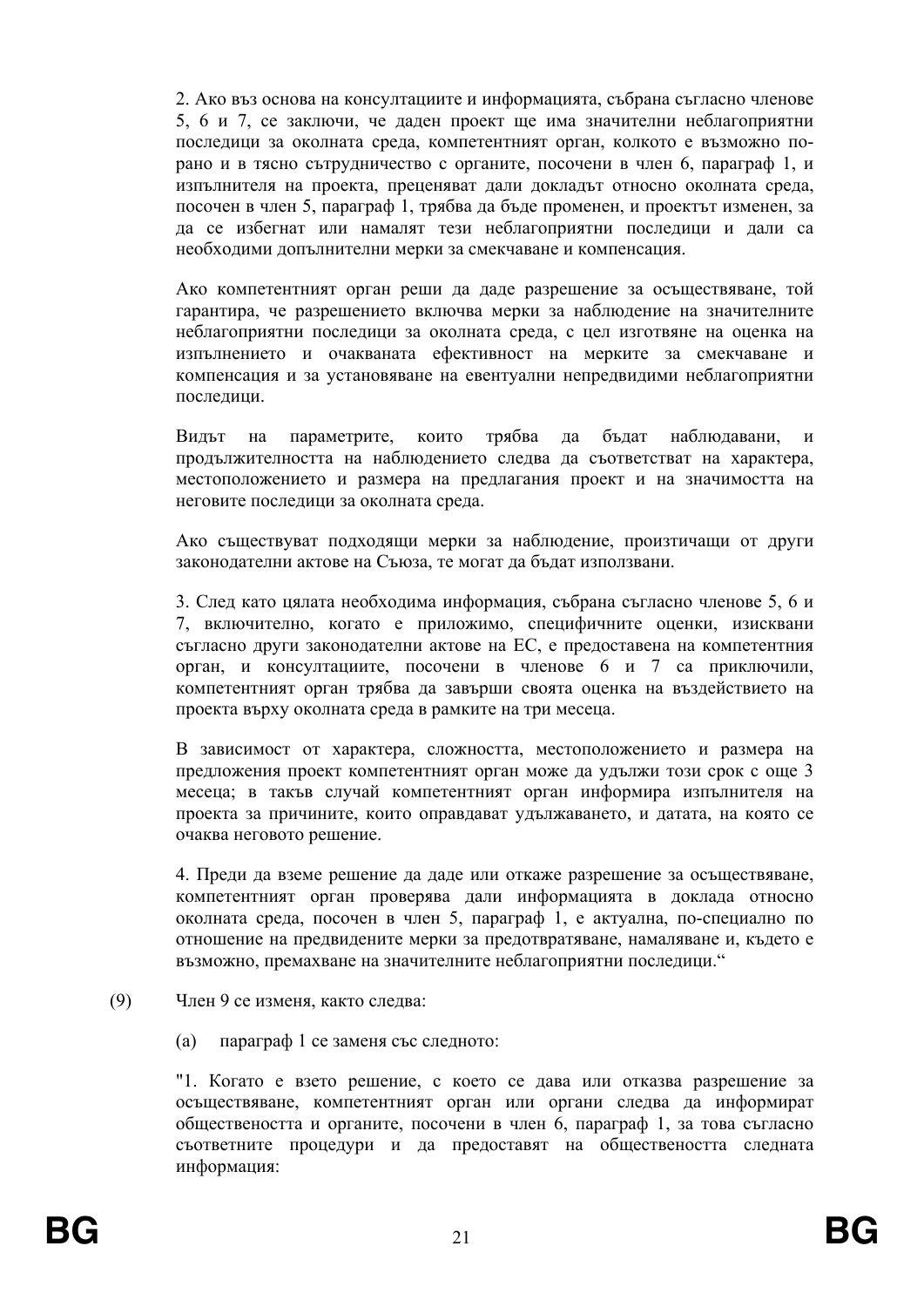а) съдържанието на решението и всички свързани с него условия;

б) след като са прегледани опасенията и мненията, изразени от заинтересованата общественост, основните причини и съображения, на които се основава решението, включително информация за процеса на участие на обществеността;

в) описание на основните мерки за избягване, намаляване и, ако е възможно, премахване на неблагоприятните последици;

г) описание, когато е целесъобразно, на мерките за наблюдение, посочени в член 8, параграф 2."

 $(b)$ добавя се следният параграф 3:

"3. Държавите членки могат също така да решат да предоставят на обществеността информацията, посочена в параграф 1, когато компетентният орган приключи своята оценка на въздействието на проекта върху околната среда."

 $(10)$ В член 12 параграф 2 се заменя със следното:

> "2. По-специално, на всеки шест години от датата, посочена в член 2, параграф 1, от Директива  $[OPOCE$  please introduce the  $n^{\circ}$  of this Directive at  $\alpha$ членки съобщават на Комисията:

а) броя на проектите, посочени в приложения I и II, при условие че е направена оценка в съответствие с членове 5-10;

б) разбивката на оценките съгласно категориите проекти, посочени в приложения I и II;

в) разбивката на оценките по вилове изпълнители на проекти:

г) броя на проектите, посочени в приложение II, подлежащи на определяне в съответствие с член 4, параграф 2;

д) средната продължителност на процеса на изготвяне на оценка на въздействието върху околната среда;

е) средните разходи за оценка на въздействието върху околната среда."

Вмъкват се следните членове 12а и 12б:  $(11)$ 

## "Член 12а

Комисията се оправомощава да приема делегирани актове в съответствие с член 126 относно критериите за подбор, изброени в приложение III, и информацията, посочена в приложения II.А и IV, с цел да ги адаптира към научния и техническия напредък.

Член 12б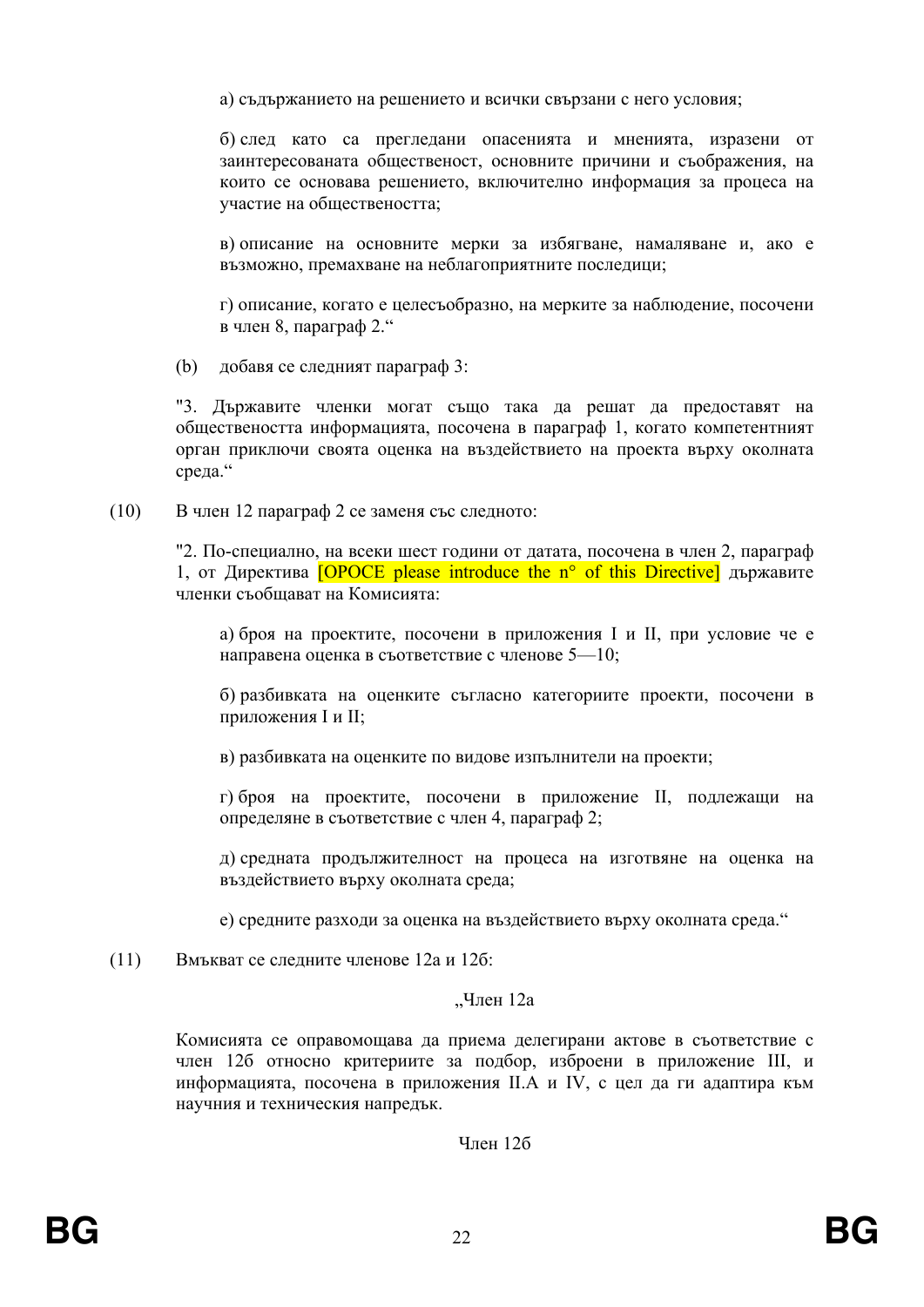1. Правомошието да приема делегирани актове се предоставя на Комисията при спазване на предвидените в настоящия член условия.

2. Делегираните правомощия по член 12а се предоставят на Комисията за неопределен период от време, считано от **[OPOCE please introduce date of the** entry into force of this Directive.

3. Делегирането на правомощия, посочено в член 12а, може да бъде оттеглено по всяко време от Европейския парламент или от Съвета. С решението за оттегляне се прекратява посоченото в него делегиране на правомощия. Решението за оттегляне влиза в сила в деня след публикуването му в Официален вестник на Европейския съюз или на посочена в него дата. То не засяга действителността на делегираните актове, които вече са в сила.

4. Веднага след като приеме делегиран акт, Комисията уведомява едновременно Европейския парламент и Съвета за него.

5. Делегиран акт, приет на основание член 12а, влиза в сила единствено ако не е направено възражение от страна на Европейския парламент или на Съвета в двумесечен срок от уведомяването на Европейския парламент и на Съвета за този акт или ако преди изтичането на този срок както Европейският парламент, така и Съветът уведомят Комисията, че нямат възражения. Този срок се удължава с два месеца по инициатива на Европейския парламент или на Съвета"

 $(12)$ Приложенията към Лиректива 2011/92/ЕС се изменят съобразно приложението към настоящата директива.

#### $V_{\eta\rho\mu}$  2

 $\mathbf{1}$ Държавите членки въвеждат в сила законовите, ползаконовите  $\overline{M}$ административните разпоредби, необходими, за да се приведе тяхното законодателство в съответствие с настоящата директива не по-късно от **[DATE]** г. Те незабавно съобщават на Комисията текста на разпоредбите и представят документ, обясняваш връзката на тези разпоредби с настоящата директива.

Когато държавите членки приемат тези разпоредби, в тях се съдържа позоваване на настоящата лиректива или то се извършва при официалното им публикуване. Условията и редът на позоваване се определят от държавите членки

2. Държавите членки съобщават на Комисията текста на основните разпоредби от националното законодателство, които те приемат в областта, уредена с настоящата директива.

## $V_{\eta \rho \mu}$  3

Проекти, за които заявлението за издаване на разрешение е било подадено преди датата, посочена в член 2, параграф 1, първа алинея, и за които оценка на въздействието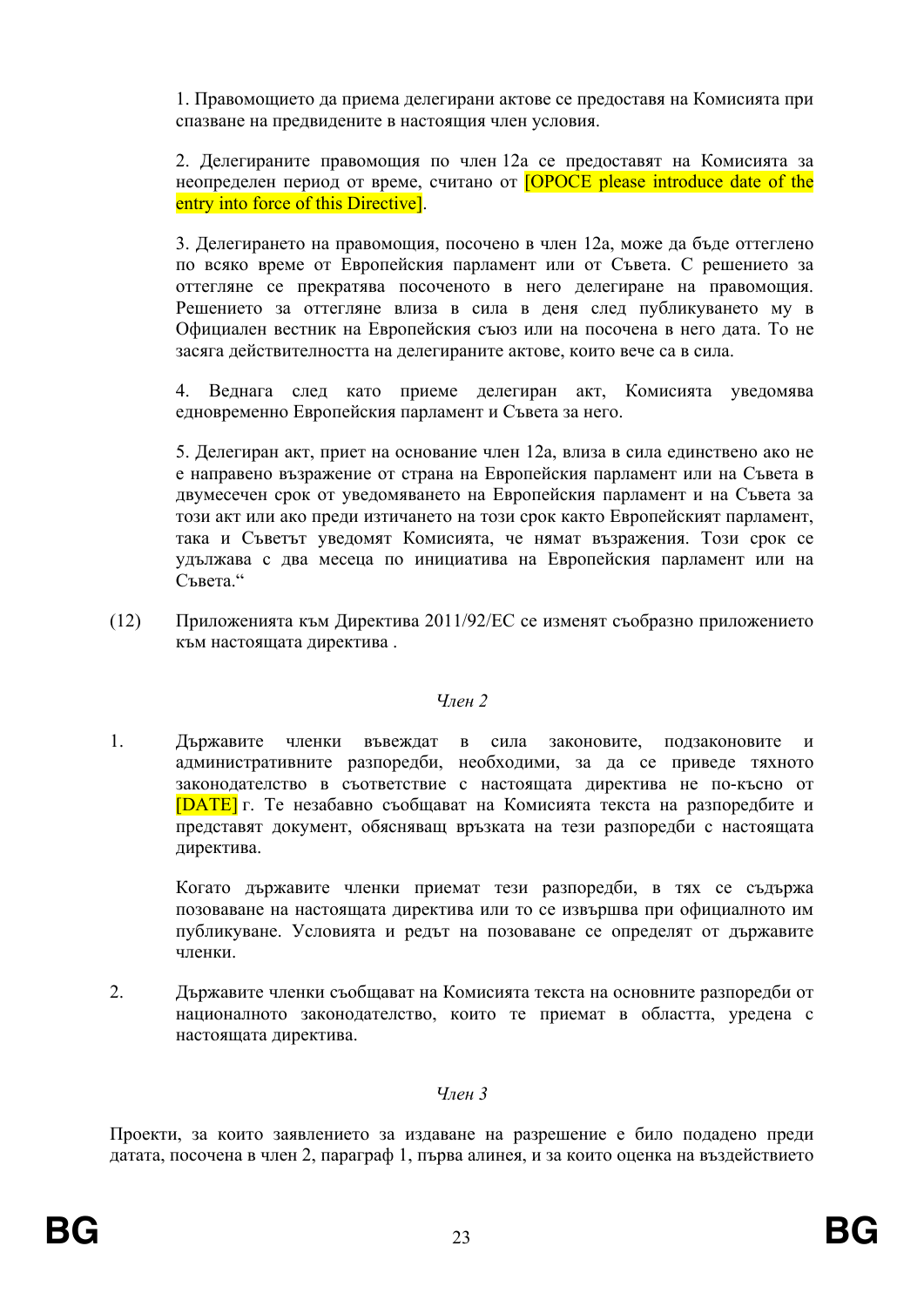върху околната среда не е изготвена преди тази дата, са обвързани със задълженията, посочени в членове 3-11 от Директива 2011/92/ЕС, изменена с настоящата директива.

# $Y$

Настоящата директива влиза в сила на двадесетия ден след публикуването ѝ в Официален вестник на Европейския съюз.

### $Y$

Адресати на настоящата директива са държавите членки.

Съставено в Брюксел на [...] година.

За Европейския парламент Председател

За Съвета Председател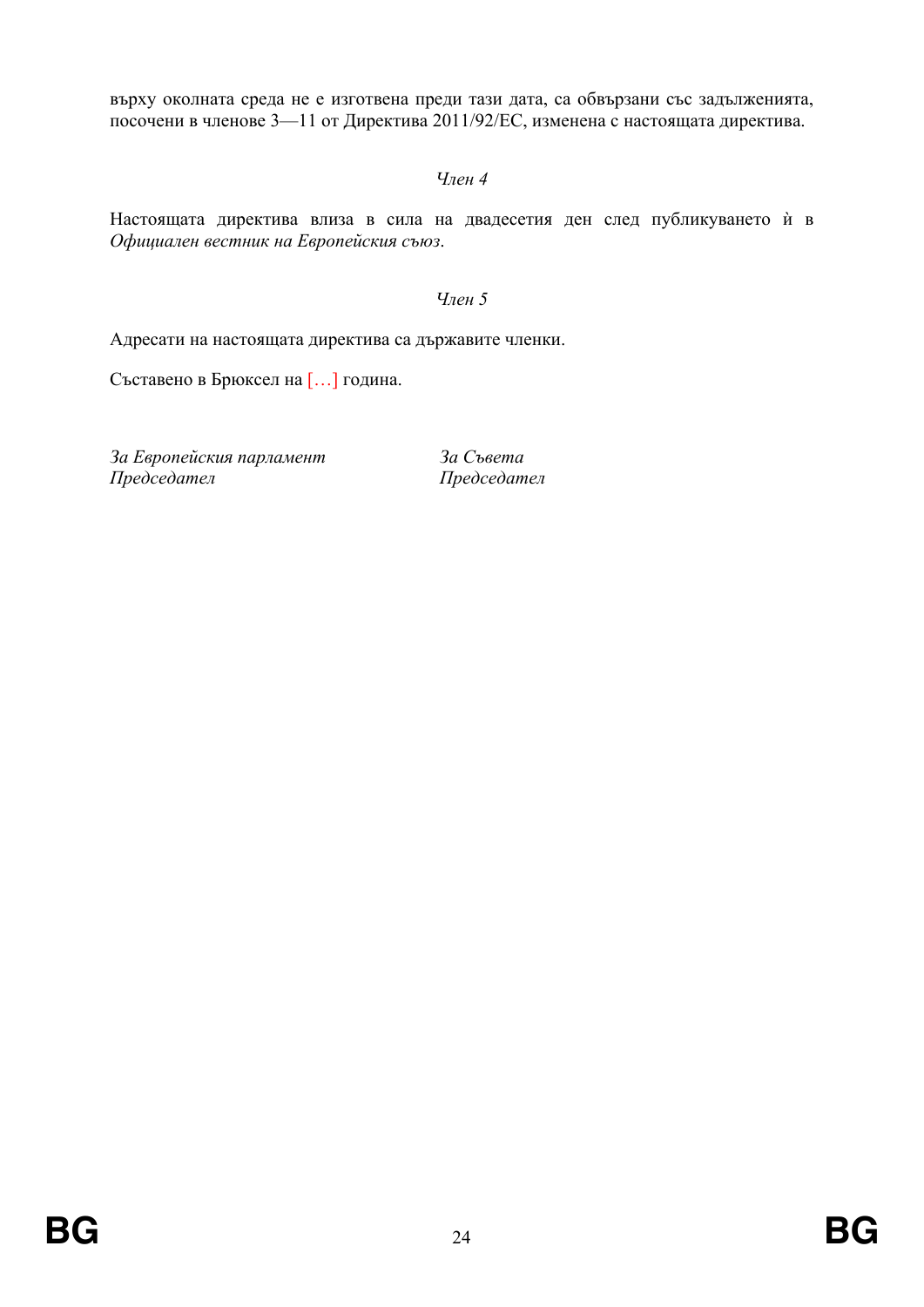## **ПРИЛОЖЕНИЕ**

 $(1)$ Вмъква се следното приложение II.А:

> "ПРИЛОЖЕНИЕ II.А — ИНФОРМАЦИЯ, ПОСОЧЕНА В ЧЛЕН 4, ПАРАГРАФЗ

1. Описание на проекта, което съдържа по-конкретно:

а) описание на физическите характеристики на целия проект, включително, когато е уместно, подземните, на етапа на строеж и на етапа на експлоатация;

б) описание на местонахождението на проекта, по-специално с оглед на екологичната чувствителност на географските области, които е вероятно да бълат засегнати.

2. Описание на аспектите на околната среда, които е вероятно да бъдат сериозно засегнати от предлагания проект.

3. Описание на вероятните значителни последици на предлагания проект за околната среда, които произтичат от:

а) очакваните остатъчни вещества и емисии, както и от генерираните отпадъци;

б) използването на природните ресурси, в частност почвите, земята, водите и на биологичното разнообразие, включително хидроморфологичните промени.

4. Описание на предвидените мерки за избягване, предотвратяване и намаляване на значителните неблагоприятни последици за околната среда."

Приложения III и IV се заменят със следното:  $(2)$ 

> "ПРИЛОЖЕНИЕ III — КРИТЕРИИ ЗА ПОДБОР, ПОСОЧЕНИ В ЧЛЕН 4, ΠΑΡΑΓΡΑΦ4

1 ХАРАКТЕРИСТИКИ НА ПРОЕКТИТЕ

Трябва да се вземат под внимание характеристиките на проектите и поконкретно:

а) размерът на проекта, включително, когато е уместно, неговите подземни характеристики;

б) комбиниране на въздействието с това на други проекти и дейности;

в) използването на природните ресурси, в частност земята, почвите, водите, и на биологичното разнообразие, включително хидроморфологичните промени.

г) генерирането на отпадъци;

д) замърсяването и вредното въздействие;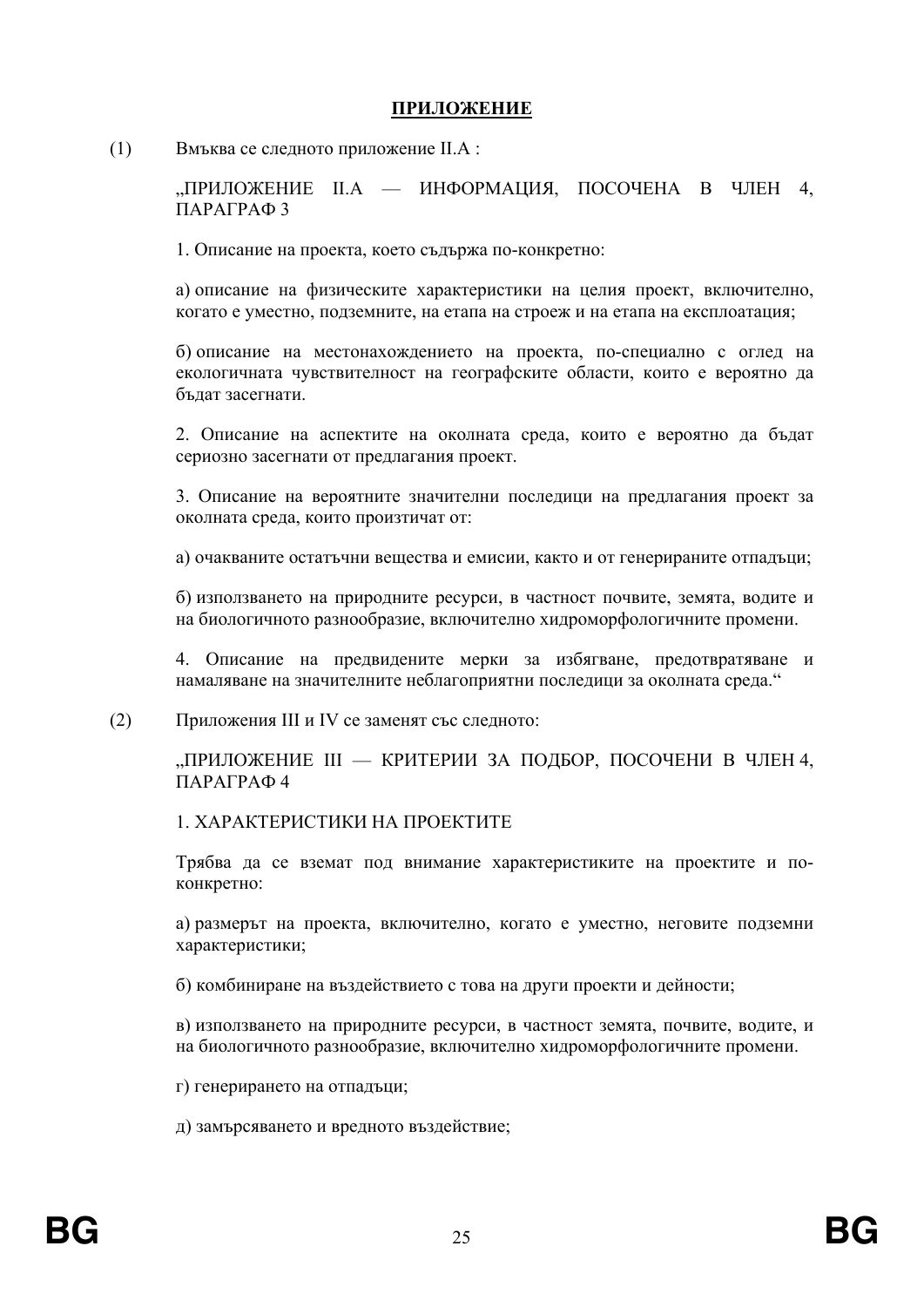е) рискът от възникване на естествени и причинени от човека белствия, както и рискът от инциденти, конкретно по отношение на хидроморфологичните промени, веществата или технологиите или живите организми, използвани при конкретни повърхностни и подземни условия или алтернативни приложения, и по отношение на вероятността от аварии или бедствия и уязвимостта на проекта за тези рискове;

ж) въздействията на проекта върху изменението на климата (по отношение на емисиите на парникови газове, включително от земеползването, промените в земеползването и горското стопанство), приносът на проекта за подобряване на устойчивостта и въздействието на изменението на климата върху проекта (например ако проектът е съобразен с измененията на климата):

з) въздействията на проекта върху околната среда, в частност върху земята (увеличаване на населените райони с течение на времето — усвояване на земя), почвата (органични вещества, ерозия, уплътняване, запечатване), водата (като количество и качество), въздуха и биологичното разнообразие (качество и количество на популацията и влошаване и разпокъсаност на екосистемите):

и) рисковете за човешкото здраве (например поради замърсяване на водите или въздуха);

й) въздействие на проекта върху културното наследство и ландшафта.

## 2. МЕСТОПОЛОЖЕНИЕ НА ПРОЕКТИТЕ

Проектите могат да окажат отрицателно въздействие върху нестабилните екологични характеристики на географските райони, поради което тези характеристики трябва да бъдат взети под внимание и по-конкретно:

а) съществуващо и планирано земеползване, включително усвояване на земя и разпокъсаност;

б) относителното изобилие, достъпност, качество и възстановителна способност на природните богатства (включително почва, земя, вода и биологично разнообразие) в района:

в) абсорбционният капацитет на природната среда, като се обърне специално внимание на следните области:

і) мочурища, крайречни области, речни устия;

- іі) крайбрежни зони;
- iii) планински и горски райони;

іv) природни резервати и паркове, постоянни пасища, земеделски райони с висока природна стойност;

v) райони, класифицирани или защитени по силата на законодателството на държавите членки; райони по "Натура 2000", определени от държавите членки съгласно Директива 2009/147/ЕИО на Европейския парламент и на Съвета и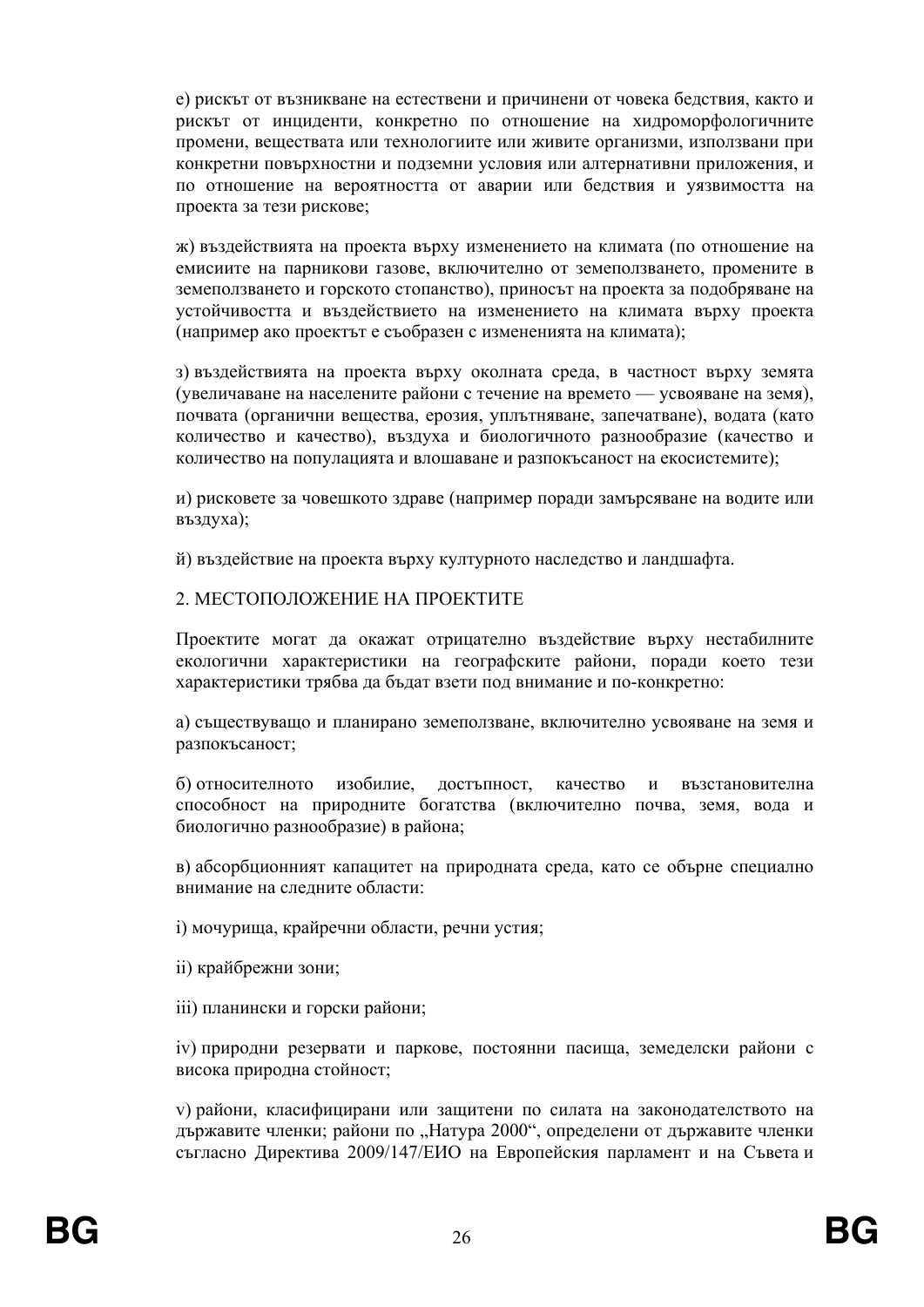Лиректива 92/43/ЕИО на Съвета: области, зашитени от межлународни конвенции;

vi) области, в които вече е налице неизпълнение на стандартите за качество на околната среда, предвидени в законодателство на Съюза и свързани с проекта, или има вероятност за такова неизпълнение;

vii) гъсто населени райони;

viii) ландшафт и обекти с историческа, културна или археологическа стойност.

# 3. ХАРАКТЕРИСТИКИ НА ПОТЕНЦИАЛНОТО ВЪЗДЕЙСТВИЕ ВЪРХУ ОКОЛНАТА СРЕДА

Трябва да се вземат под внимание потенциалните значителни последици на проектите във връзка с критериите, определени в точки 1 и 2 по-горе, и поконкретно по отношение на:

а) сериозността и пространствения обхват на въздействието (географски район и брой на населението, които е вероятно да бъдат засегнати);

б) естеството на въздействието;

в) трансграничният характер на въздействието:

г) интензивността и сложността на въздействието;

д) вероятността за такова въздействие;

е) продължителността, честотата и обратимостта на въздействието;

ж) скоростта на настъпване на въздействието;

з) комбинирането с въздействия на други проекти (в частност на съществуващите и/или одобрените) на същия или на други изпълнители;

и) екологичните характеристики на околната среда, които е вероятно да бъдат засегнати съществено;

к) информацията и констатациите относно последиците за околната среда, получени от оценки, изисквани съгласно други законодателни актове на ЕС.

л) възможността за ефективно намаляване на въздействията.

ПРИЛОЖЕНИЕ IV — ИНФОРМАЦИЯ, ПОСОЧЕНА В ЧЛЕН 5, ПАРАГРАФ 1

1. Описание на проекта, което съдържа по-конкретно:

а) описание на физическите характеристики на целия проект, включително, когато е уместно, неговите подземни характеристики, както и изискванията относно използването на водите и земята, на етапа на строеж и на етапа на експлоатация: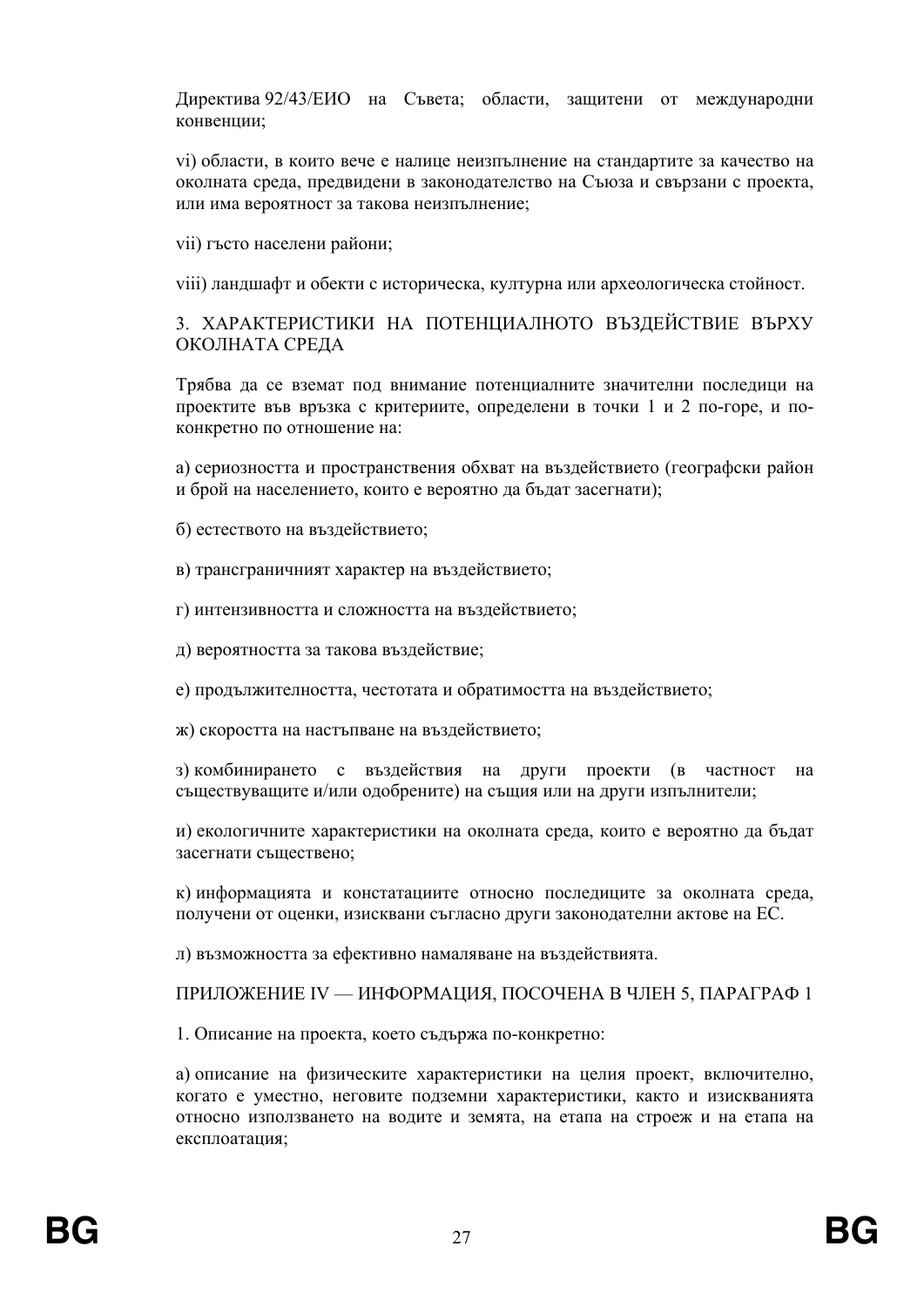б) описание на основните характеристики на произволствените процеси. например естеството и количеството на използваните материали, компоненти, енергия и природни ресурси (включително водите, земята, почвите и биологичното разнообразие);

в) оценка по вид и количество на очакваните остатъчни вещества и емисии (замърсяване на вода, въздух, почва и подпочвен слой, шум, вибрации, светлини и топлинни лъчения, радиация и др.) в резултат от действието на предложения проект.

2. Описание на аспектите, свързани с техническото изпълнение, местоположението или други фактори (напр. по отношение на техническия проект, техническия капацитет, размера и мащаба) относно разгледаните алтернативи, включително определяне на алтернативата с най-малко въздействие върху околната среда, и посочване на главните причини за направения избор с оглед на последиците за околната среда.

3. Описание на съответните аспекти от настоящото състояние на околната среда и вероятната им еволюция, ако проектът не бъде осъществен (базов сценарий). Това описание следва да обхваща всички съществуващи екологични проблеми, свързани с проекта, и да включва по-специално проблемите, засягащи всички области с особено екологично значение и използването на природните ресурси.

4. Описание на аспектите на околната среда, които е вероятно да бъдат засегнати значително от предлагания проект, и по-конкретно населението, флората. биологичното човешкото злраве. фауната. разнообразие екосистемните услуги, предоставяни от него, земята (усвояване на земя), почвата (органични вещества, ерозия, уплътняване, запечатване), водите (количество и качество), въздуха, климатичните фактори, изменението на климата (емисиите на парникови газове, включително вследствие на земеползване, промените в земеползването и горското стопанство, потенциала за смекчаване на последствията, въздействията във връзка с адаптирането, ако проектът отчита рискове, свързани с изменението на климата), материалните активи, културното наследство, включително архитектурно и археологическо, ландшафта; това описание следва да включва взаимната връзка между горепосочените фактори, както и експозицията, уязвимостта и устойчивостта на горните фактори на риска от природни и причинени от човека бедствия.

5. Описание на вероятните значителни последици на предлагания проект за околната среда, произтичащи, между другото, от:

а) съществуването на проекта;

б) използването на природните ресурси, по-специално на земята, почвата, водите, биологичното разнообразие и екосистемните услуги, предоставени от него, като се взема предвид, доколкото е възможно, наличието на тези ресурси, също и в контекста на променящите се климатични условия;

в) емисиите от замърсители, шум, вибрации, светлина, топлина и радиация, възникването на вредни въздействия и премахването на отпадъците: